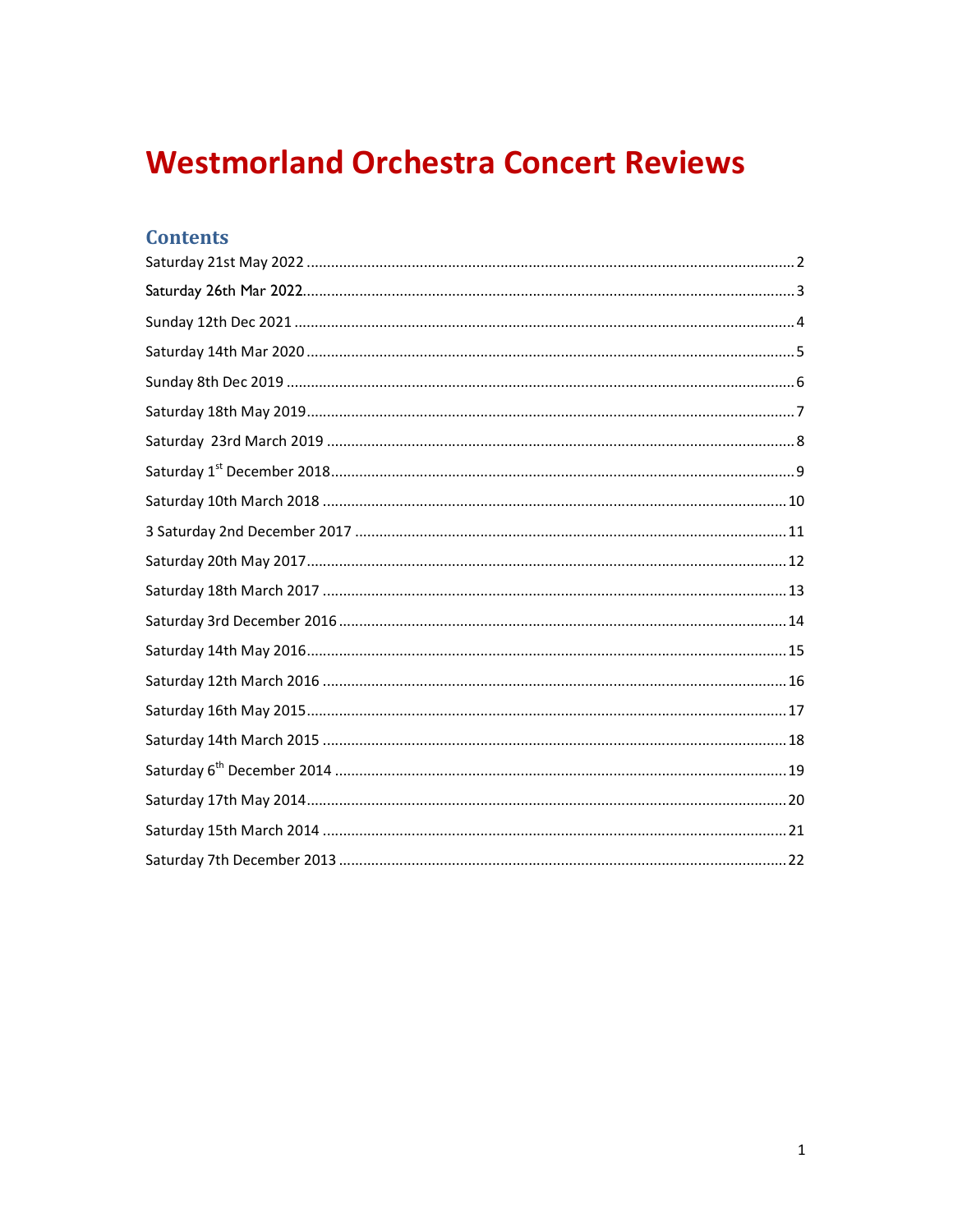#### Saturday 21st May 2022

Hindemith – Symphonic Metamorphosis on Themes by Carl Maria Weber Mozart - Clarinet Concerto in A (Jack Horrocks) Brahms –Symphony No 2

Jack Horrocks Clarinet, conductor Richard Howarth.

#### Westmorland Orchestra Concert - Westmorland Hall, Kendal Leisure Centre

Players and conductor were given a warm welcome as they assembled for the last concert in the current season. The impact of Covid presented the orchestra with some difficulties in the March concert with a much depleted violin section, but the strings on this occasion were at full strength resulting in a much better balance between this section and the winds.

After the playing of National Anthem the concert got of to a firm start with Hindemith's colourful Symphonic Metamorphosis on Themes by Carl Maria Weber. Hindemith's music is very much out of fashion at the moment and so it was good to be able to hear a live performance of one of the composer's best-known compositions. The work is not without its technical challenges but it was obvious that much work had gone into the preparation and there was some very impressive playing from all sections of the orchestra.

 The strong percussion section (seven players in all) set the performance ablaze in the opening allegro and added colour throughout the remaining movements. Richard Howarth's firm direction and carefully chosen tempi captured the spirit of each of the four movements in this highly colourful work.

Clarinet soloist, Jack Horrocks, gave a fine performance of Mozart's famous Clarinet Concerto which followed the Hindemith. His tone was so even throughout the instrument's register and in the Adagio second movement he produced a lovely legato line. The orchestra's responded with a sympathetic accompaniment, never overwhelming the solo part. The bass line was a little on the heavy side at times and perhaps a reduction in the number of cellists would have helped to balance the upper strings. However, that said, this was a stylish performance which captured the spirit of this glorious work.

Brahms' genial Second Symphony concluded the concert. Again, one felt that the work had been carefully prepared and there was much to admire in the performance. The opening of the first movement, where the thematic material is passed from lower strings to horns and then to woodwinds, set the mood perfectly and thereafter the playing sounded confident and controlled. Cellos and violas shaped the second main theme of the first movement very effectively and the cellos sang through the opening theme of the slow movement with confidence. Brahms makes big demands on woodwind and horns in this work, demanding careful listening and tuning on behalf of the players, and precise ensemble playing. There many sensitive solos and the horn section in particular sounded confident in their many exposed passages.

This concert was a very satisfactory end to the orchestra's season, one that must have caused players and organising committee some concerns with the shadow of Covid hanging over all our lives. Again, one hopes that next season will bring back a larger audience to support the dedication and enthusiasm of the fine local players who work tirelessly to bring great music to Kendal.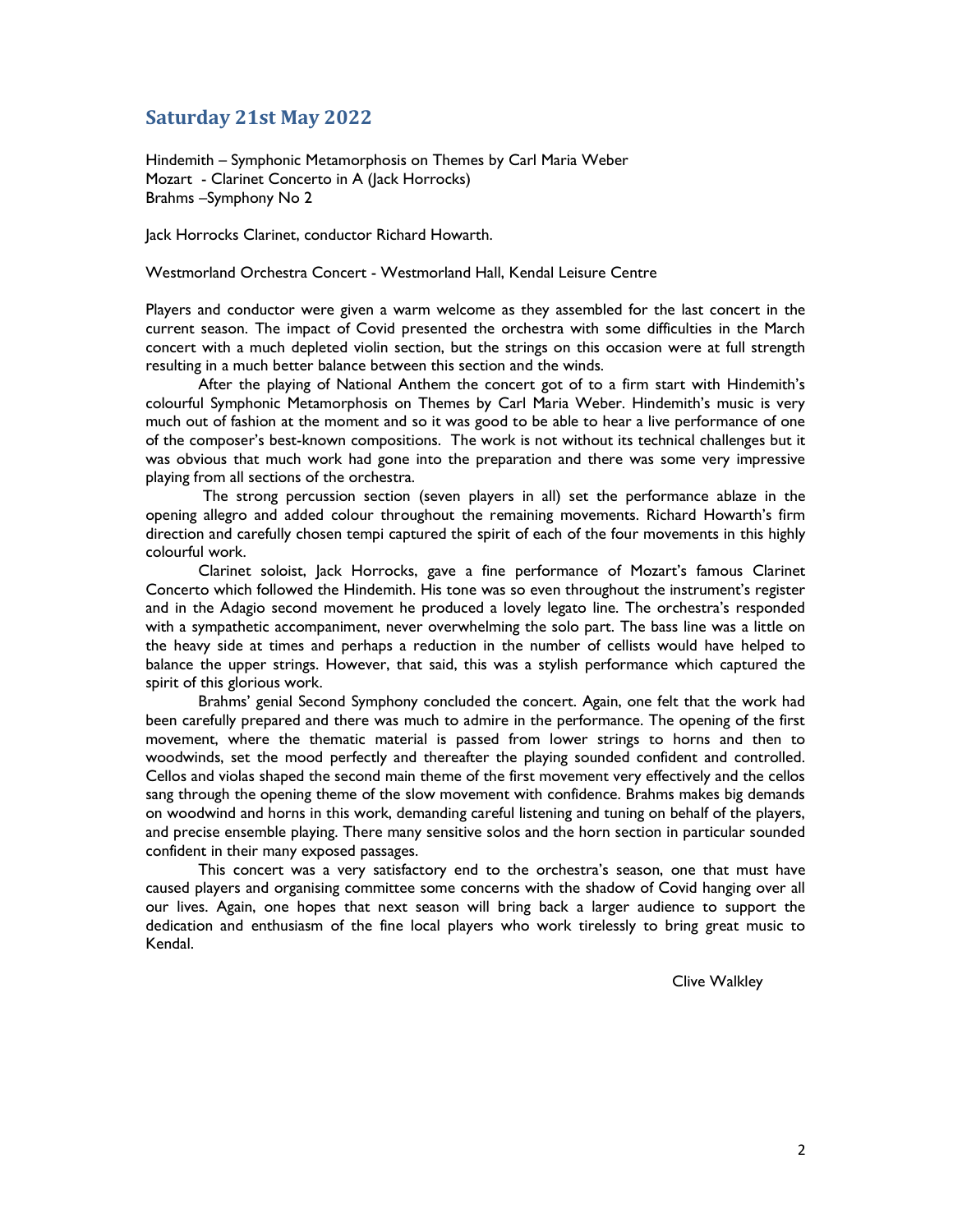#### Saturday 26th Mar 2022

Berlioz – Overture Roman Carnival Rimsky-Korsakov - Trombone Concerto (Ellena Newton) Fredrik Holm - Equilibrium (New Commission) Dvorak - Symphony No 9 "From The New World"

Ellena Newton Trombone, conductor Richard Howarth.

#### Westmorland Orchestra Concert - Westmorland Hall, Kendal Leisure Centre

#### [The concert opened with a stirring playing of the Ukraine National Anthem; the spontaneous upstanding audience was deeply touching. ]

The recent concert by the orchestra was a brave venture and an enterprising one. Brave because the orchestra was heavily hit by the effects of covid in the final stages of preparation resulting in the absence of several violinists and replacement wind players: enterprising in the commissioning of a new work by a local composer. Yes, the reduced number of players in the violin sections did have a negative impact but did not diminish the enthusiasm of the players who rose to the challenge admirably.

 The concert opened with Berlioz's energetic, colourful overture Roman Carnival. Heavily scored in favour of the brass section, the players were perhaps a little over-enthusiastic in their fanfares but there were some gentler moments as the Cor Anglais and strings sang out the composer's lovely melodic lines. The percussion department too clearly enjoyed adding colour and weight to the climaxes and overall the performance released the unbridled energy required to give us a carnival atmosphere.

 Rimsky-Korsakov's Trombone Concert was given a very confident performance by the young soloist Ellena Newton. Her tone throughout was smooth and even, and she met the technical challenges of the cadenza section with great assurance.

 Next came the première performance of new work, Equilibrium, written by Fredrik Holm, a local composer (and conductor of the Westmorland Youth Orchestra) in memory of Jonty Somervell, a member of the Westmorland Orchestra for 65 years. Written in three movements for full orchestra, it revealed the composer's command of orchestration and his ability to develop his ideas over a long time span. As Jonty was a viola player, the viola section figured prominently, especially in the second movement where the section rose to prominence. There were many arresting ideas in this work which deserves to be taken up by other orchestras.

 Perhaps the performance of Dvorak's Symphony from the New World presented the orchestra with its greatest challenge of the evening. It is a work known and loved by so many music lovers, full of memorable melodies and great climaxes and any inadequacies in the playing are easily noticeable. There were moments when one felt the need for a stronger upper string line but what the first violins lacked in numbers they made up for by the quality of their playing. After a shaky start in the slow movement with some insecure tuning in the opening wind chords Dvorak's lovely Cor Anglais solo was beautifully played by Rachel Malloch; other members of the wind department distinguished themselves in the prominent solos given to them throughout the work. The final climax in the last movement brought the concert to a joyful conclusion.

Well done to all in overcoming the challenges set by the current pandemic! The enterprise shown by the orchestra was worthy of greater support by all local music lovers.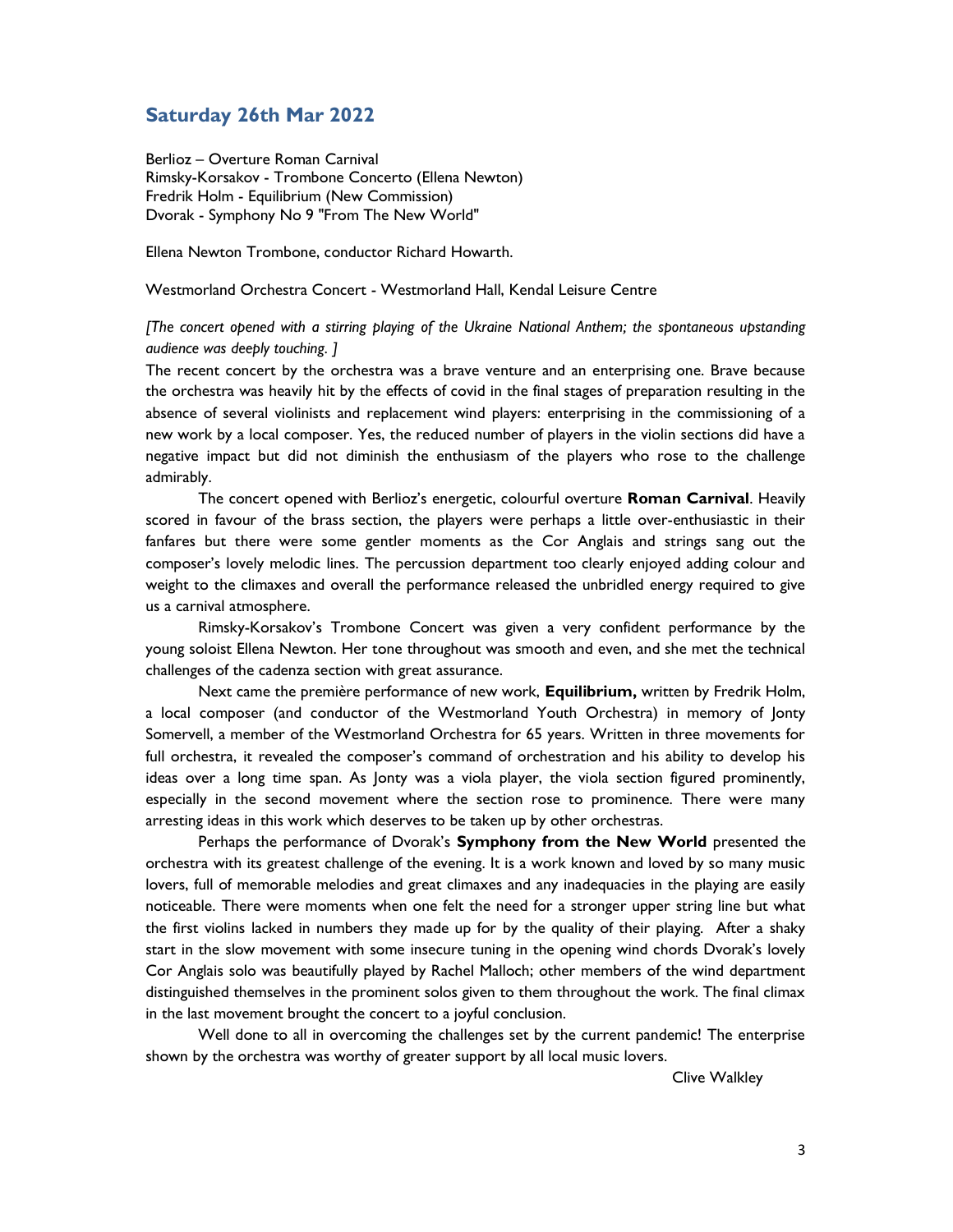#### Sunday 12th Dec 2021

Coleridge-Taylor Christmas Overture Borodin In the Steppes of Central Asia Bruch Violin Concerto No.1 Rossini Overture The Barber of Seville Lane Three Christmas Pictures Bizet Selection from Carmen Anderson Christmas Festival

Pamela Redman Violin, conductor Richard Howarth.

Westmorland Orchestra Concert - Westmorland Hall, Kendal Leisure Centre

There was a palpable sense of excitement in the air at the concert on Sunday December 12 when conductor Richard Howarth bounded onto the platform and announced triumphantly 'We're back!' This was the orchestra's return concert after an absence of nearly two years; the last concert took place in March 2020 just two days before lockdown.

 The decision to arrange a concert for a Sunday afternoon was a good one and it was so encouraging to see young children in the audience, perhaps brought by grandparents who don't like driving on a dark winter's night. The inclusion of shorter pieces – some in a lighter vain with colourful orchestrations and overtly 'Christmassy' in flavour – suited the occasion well and drew enthusiastic response from an appreciative audience, especially the children.

 Although many of the pieces on the programme could be classed as light music, this does not mean that they are any easier to play technically; in fact, they make heavy demands, particularly on members of the woodwind department. There were many taxing solo passages for each player; horns and trumpets too had important solo roles and in spite of occasional lapses of intonation all the wind players excelled themselves. The upper strings sounded confident as they negotiated some tricky passagework; the percussion department, of course, added colour and zest particularly in works like Bizet's 'Carmen' Suites and Leroy Anderson's 'Christmas Festival' and 'Sleigh Ride'.

 Undoubtedly, one of the highlights of the concert was Pamela Redman's performance of Max Bruch's well-known Violin Concerto. Her first quiet entry, so beautifully shaped, set the stage for what was to come. The slow movement in particular– probably everyone's favourite passage in this work – had a feeling of stillness and calm as the lovely legato melodic lines unfolded with great tonal beauty. The final movement (Allegro energetico) was played with great panache. The orchestra gave the right degree of support throughout, never overwhelming the solo violin.

 The concert must have given great encouragement to all the players who for months earlier in the year were denied the pleasure of making music together and it certainly put the audience in a festive mood.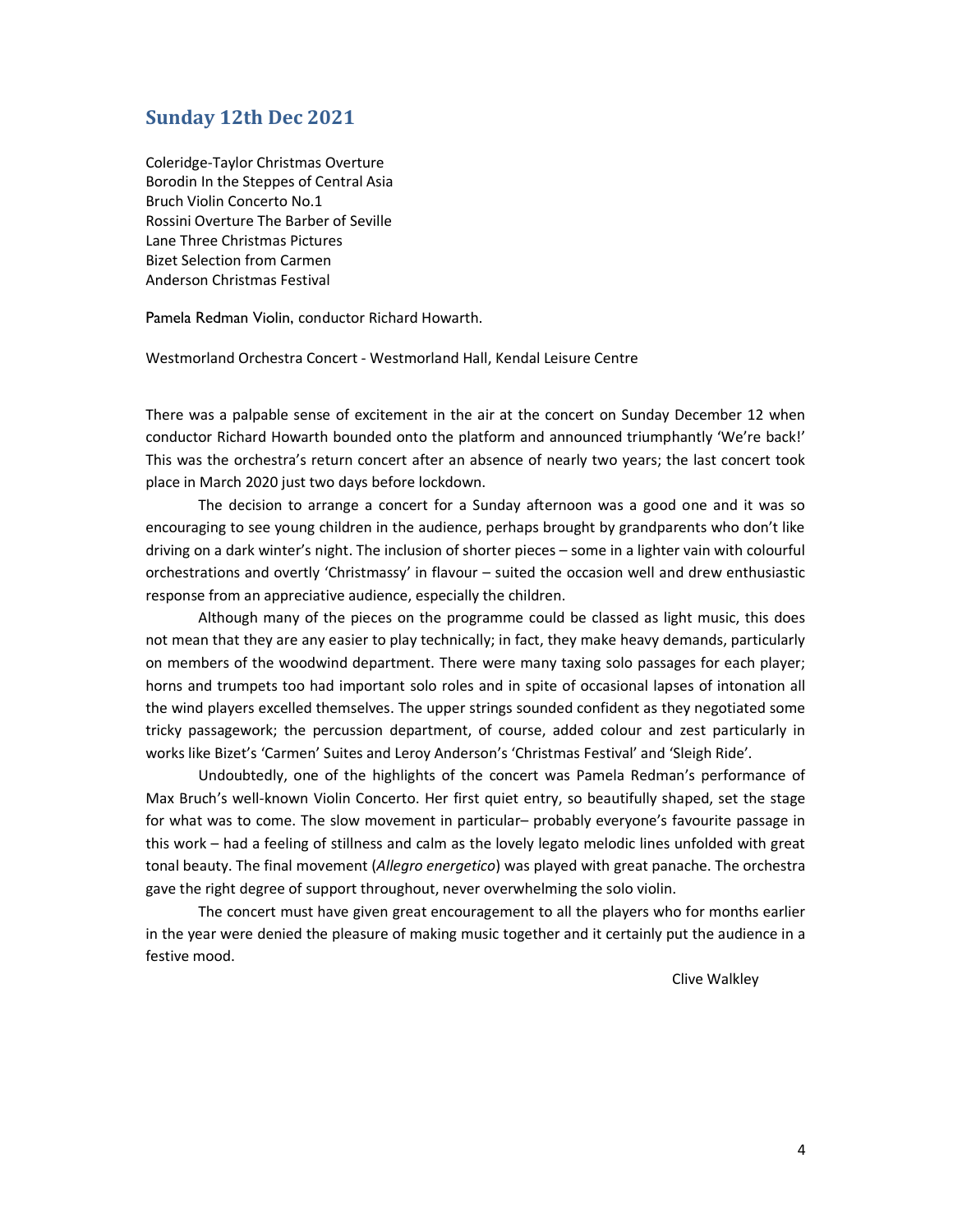#### Saturday 14th Mar 2020

Beethoven Prometheus Overture and Ballet Music Selection Mozart Piano Concerto No24 in Cmin K491 Mendelssohn Symphony No4 in A Op 90

Serene Koh Piano, conductor Richard Howarth.

Westmorland Orchestra Concert – Victoria Hall, Grange-over-Sands

It was pleasing to see a near capacity audience at the Westmorland Orchestra's recent concert in the Victoria Hall, Grange-over-Sands. On a damp evening and with the ever- growing threat of the coronavirus, the orchestra must have been heartened to be welcomed by such a large gathering. The downside of the move from the orchestra's usual venue, Kendal's Westmorland Hall, to a much smaller hall, however, was the less than ideal acoustic for an orchestra of 50 plus players. The sound from the wind department (brass especially) was overwhelming at times and did have an adverse impact on the performance. That said, there was much to admire in the playing of the three fine works on the programme.

The concert opened with the Overture and selected movements from Beethoven's music for the ballet 'The Creatures of Prometheus'. This got off to a confident start and immediately it was obvious that the orchestra had been well prepared for the performance. The strings deftly negotiated their rapid passage work and the woodwinds demonstrated a lightness of touch in their solo passages. The demanding duet for basset horn and oboe was confidently delivered by sectional principals, Ruth Watton and Nigel Atkinson.

The young Singaporean pianist, and multiple prize winner, Serene Koh was the soloist in Mozart's C minor Piano Concerto K491. Martin Roscoe, the Westmorland Orchestra's President, described her as 'an ideal soloist' for this concerto, and so it turned out. Her playing had the clarity which Mozart's music demands. She produced a beautiful tone in the many quiet solos passages with immaculate phrasing and beautifully sustained legato lines. Her dazzling technique enabled her to negotiate Mozart's rapid passage work, including the difficult cadenza, with ease. Sadly, the work's opening was marred by some uncertain intonation in the strings and wind and throughout one was aware of the heavy bass line of the orchestra's eight cellos and four double basses.

After the interval came Mendelssohn's 'Italian' Symphony. This produced some of the best playing of the evening. The performance had energy and conductor, Richard Howarth, drove on the outer movements with great momentum, never allowing the tempo to flag. There was a good balance in the Andante movement between the woodwind hymn-like melodic line and string marching accompaniment. In the third movement the two horn players distinguished themselves in their horn calls with more impressive playing from the woodwind section. The final exhilarating Saltarello proved a fitting end to a concert which must have brought cheer to many.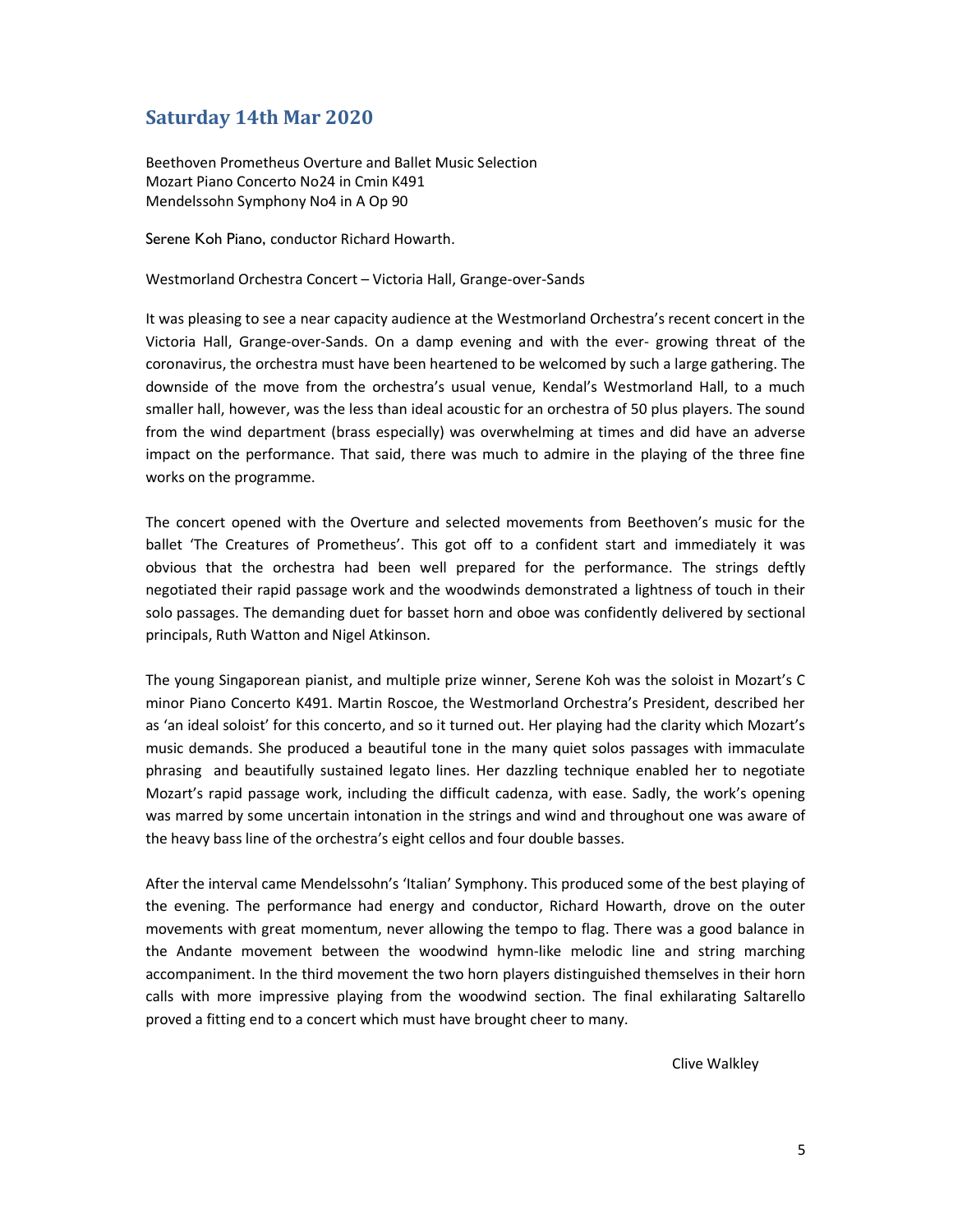#### Sunday 8th Dec 2019

Prokofiev Lieutenant Kije Suite Glazunov Violin Concerto in Amin Dvorak Prague Waltzes B.99 De Falla Ritual Fire Dance from El amor brujo Ernest Tomlinson Suite of English Dances Herold arr Lanchberry Clog Dance from La Fille Mal Gardee Johann Strauss II Polka, Thunder & Lightning Tchaikovsky Swan Lake Finale

Joo Yean Sir Violin, conductor Richard Howarth.

Westmorland Orchestra Concert - Westmorland Hall, Kendal Leisure Centre

It was good to hear the players of the Westmorland Orchestra on such good form for their recent concert in Kendal Leisure Centre. Billed as a Christmas concert for the whole family, it was encouraging to see so many young children in the audience. Apart from the one serious solo item, the programme consisted of short, tuneful works full of captivating rhythms and orchestral colour with lots of percussion – all the ingredients necessary to attract children (and perhaps grown-ups too!).

Prokofiev's orchestral suite Lietenant Kije opened the concert. The first movement entitled, The Birth of Kije' begins with an off-stage fanfare played by a solo cornet and then more military fanfares, well played by the full brass section on stage. What a good piece to begin a concert this is. The programmatic nature of the five movements makes for relatively easy listening; at the same time one can admire Prokofiev's skill as an orchestrator. Film music the suite may be, but it is skillfully crafted by a great master of orchestration.

After the opening suite, the orchestra was joined by the young, hugely-talented Korean-born British violinist Joo Yeon Sir to play Glazunov's Violin Concerto. Any young violinists in the audience – and older ones too – could not fail to be impressed by her breath-taking virtuosity. Her tone is rich and she shapes melodic lines so beautifully; but it was probably the sheer brilliance of her playing of rapid passage work that drew such enthusiastic applause from the audience. She responded with an unaccompanied encore by Fritz Kreisler, a violinist renowned for his virtuosity, in which she demonstrated complete mastery of all the different techniques that are required of a virtuoso violinist.

A charming suite of English Folk-Dances arranged by the Lancashire composer, Ernest Tomlinson, noted for his contribution to the light music repertoire, introduced the second half of the concert. These and the remaining works in the programme (Herold's Clog Dance, Johann Strauss' Thunder and Lightening Polka and the finale from Tchaikovsky's Swan Lake Ballet Suite) were well played and suited the orchestra, giving each section a chance to shine. Conductor Richard Howarth's careful direction, and his insistence on high standards, certainly brought out the best in the orchestra on this occasion.

This family friendly afternoon concert was a new venture for the Westmorland and one to be applauded. Light-weight the programme may have been, but there was no lowering of standards in the playing and, above all, it had a sense of fun.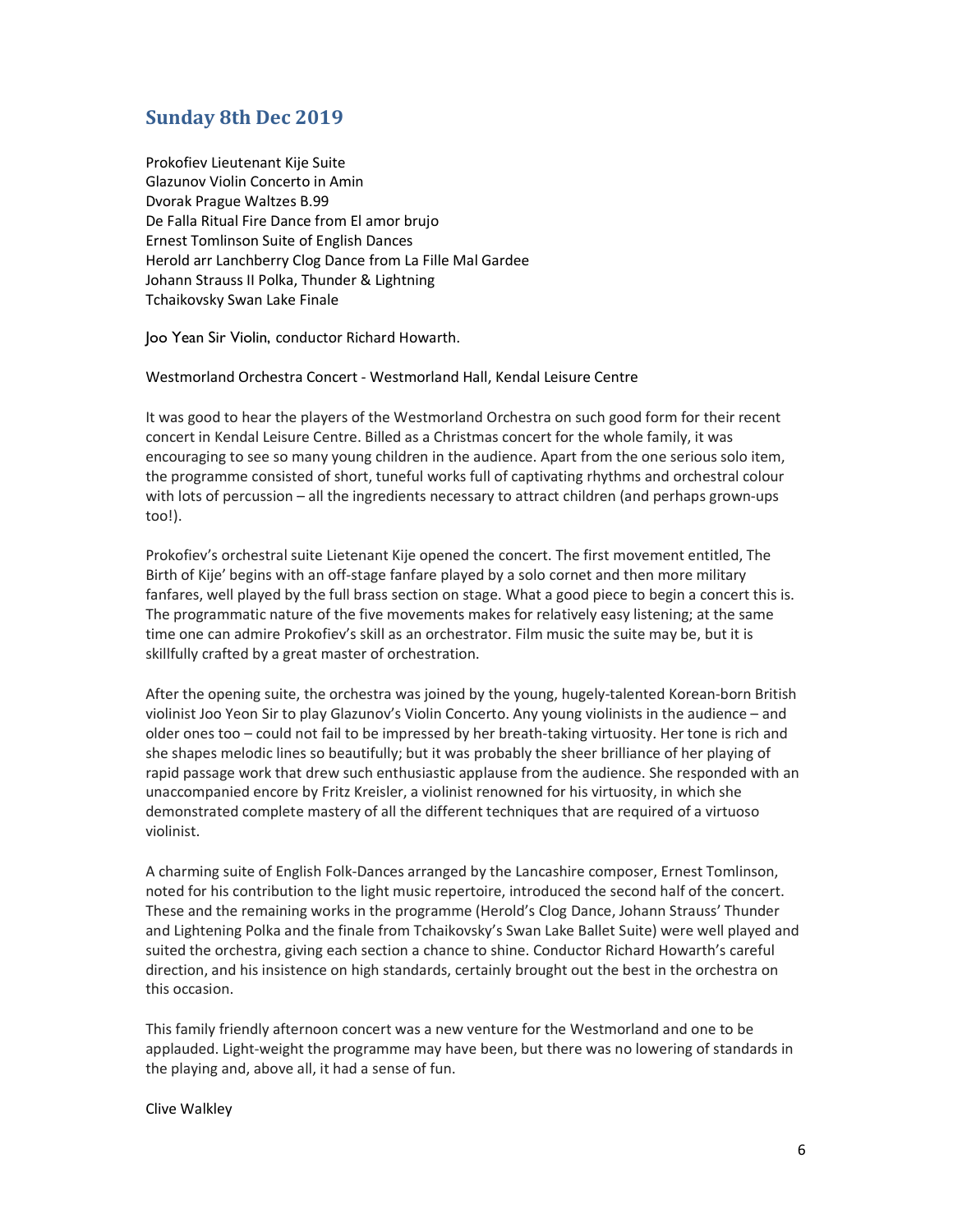#### Saturday 18th May 2019

Schubert Symphony No 6 in C Bruch Bruch Moeran Wythorne's Shadow Brahms Serenade No 1 in D

Lily Whitehurst Violin, conductor Richard Howarth.

Westmorland Orchestra Concert Westmorland Hall, Kendal Leisure Centre

The Westmorland Orchestra's latest concert got off to a fine start as the whole orchestra launched into Schubert's tuneful sixth symphony: what better way to start a concert than with everyone joining in the two loud chords which open this work – a great confidence booster! The confident opening was a sign of things to come. So much of this symphony is dominated by Schubert's lovely woodwind writing and here the Westmorland's woodwind section excelled. The flutes in particular have an important role and their playing sparkled throughout the work; they were ably backed up by the their colleagues. Conductor, Richard Howarth, paced the work at a safe speed which resulted in a very satisfying and enjoyable performance. Although not one of Schubert's most difficult symphonies, the work is not without its challenges but is not beyond the capabilities of a good amateur orchestra like the Westmorland.

Following the Schubert, Lily Whitehurst was the violin soloist in Max Bruch's Romance in A, Op. 42. Lily is in her final year as an advanced student at the Royal Northern College of Music where she has won many awards. She is no stranger on the professional orchestral scene and has recently been appointed to a place in the BBC Philharmonic Orchestra. Her playing is beautifully lyrical. Occasionally she was overwhelmed by the orchestra but overall this did not diminish the quality of the performance. After the Bruch she showed another side to her artistic personality as she romped effortlessly through Manuel de Falla's rhythmically exciting Spanish Dance. The clicking of the castanets brought the necessary Spanish quality to the performance, bringing the first half of the concert to a very satisfying close.

After the interval, we heard Brahms lengthy first Serenade for orchestra, written when he was still a relatively unknown composer. The work is in six movements and contains many hallmarks of his later, mature style. But it is thickly scored in places and there were times when the strings were overwhelmed by the wind department. This is not necessarily a criticism of the string section; the players produced a good firm sound, but Brahms' orchestral music demands weight in this section. Again the wind players excelled themselves, particularly in the fifth movement when they came into prominence. I'm sure the orchestra would welcome the addition of more string players to swell the ranks!

Sadly, there were many empty seats in the hall and the enthusiasm and skill of the players, many of whom travel long distances to be part of the orchestra, deserve much better support.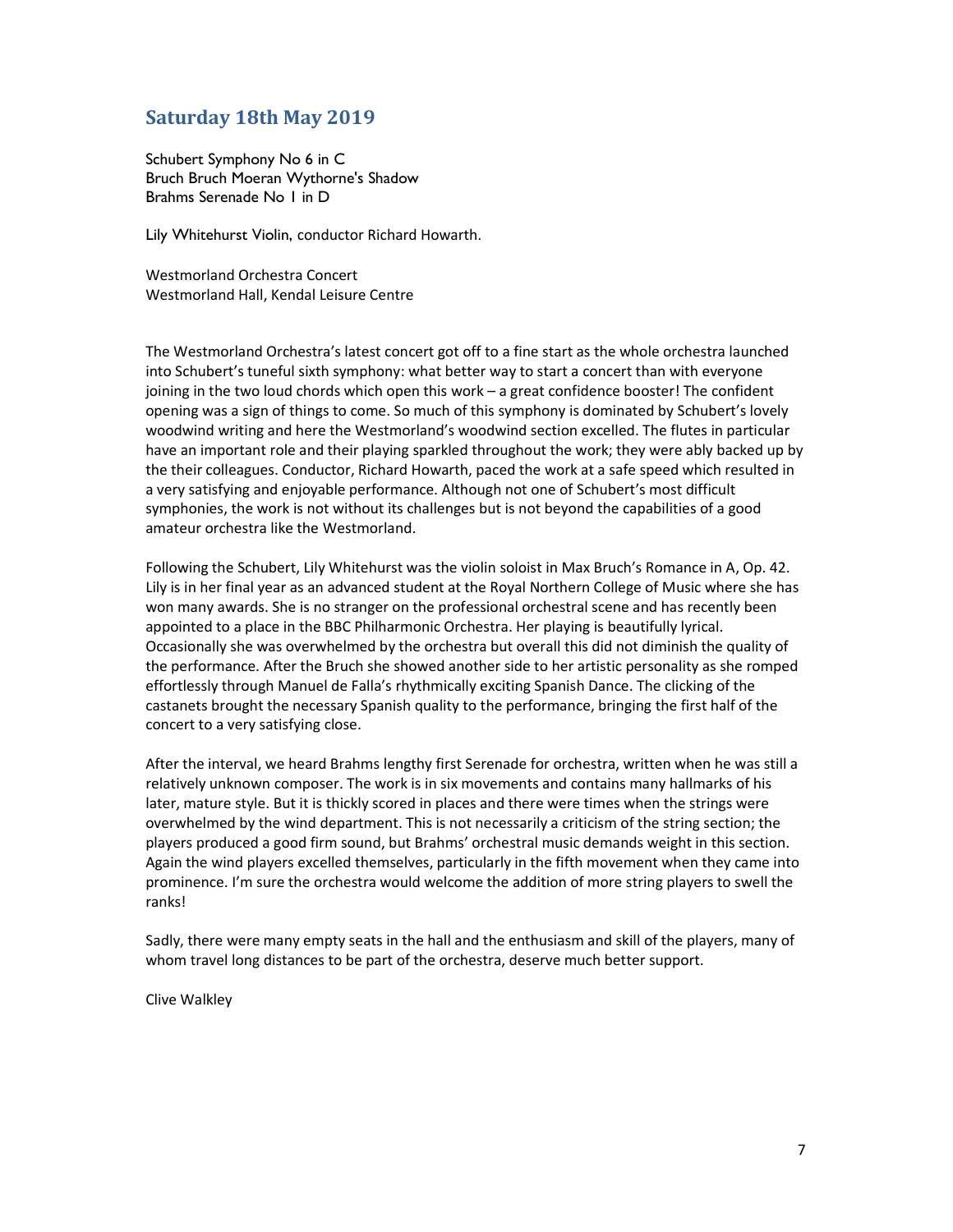# Saturday 23rd March 2019

Mendelssohn Symphony No 5: The Reformation Berlioz Te Deum

Christopher Steele Tenor, Conductor Richard Howarth., Chorus Master Ian Jones

Westmorland Orchestra Concert and Cumbria Festival Chorus Kendal Parish Church

The 2019 Mary Wakefield Festival got off to a fine start with a concert in Kendal Parish Church on Saturday 23 March given by the combined forces of the Westmorland Orchestra and Cumbria Festival Chorus under the direction of Richard Howarth. The programme consisted of two works: Mendelssohn's Symphony No. 5 known as 'The Reformation' and Berlioz's Te Deum. This work demands large forces and fortunately a 120-strong chorus was available to do it justice, backed up by a full orchestra and Kendal Parish Church's powerful organ.

The two works complimented each other and were a good choice for a festive occasion. Mendelssohn's 'Reformation' Symphony was originally written for a celebratory event and an air of triumphalism is never far away. The Te Deum, of course, is a great hymn of praise and Berlioz's setting, conceived on a vast scale, makes it highly suitable for an occasion like the Mary Wakefield Festival.

The orchestra gave a very creditable performance of Mendelssohn's symphony. The wind section have much to do in this work and they distinguished themselves in the richly scored opening section of the first movement, ably assisted by the lower strings. The dance-like second movement was well controlled with notable ensemble and solo contributions for sectional principals; again the lower strings made a lovely sound as they sang out the melodic line in the central section. In the last movement, Mendelssohn makes much use of one the great Lutheran hymns, *Ein' feste Burg*, and this blazed out triumphantly as the work come to a close.

After the interval, the choir – expertly trained by Ian Jones – joined the orchestra in a fine performance of the Berlioz. The opening five chords were immediately arresting: a loud chord from the orchestra is immediately followed by another on the organ at the back of the church, as Berlioz intended; the process is then repeated before the chorus enters and the great hymn of praise begins. Much of this work is intended to be performed loudly but one never got the impression that the singers were overstretching themselves. There are quieter sections, sometimes for unaccompanied choir, and these were managed well. Organist, Andy Plowman, produced some lovely sounds from the organ and the work's section for solo tenor was beautifully sung by Lancaster-based tenor Christopher Steele. He has a powerful voice of real quality and sang with sensitivity and a sense of drama.

This concert was a fine example of local music-making at its very best and it was good to see an almost capacity audience supporting it. Many congratulations to all involved! Clive Walkley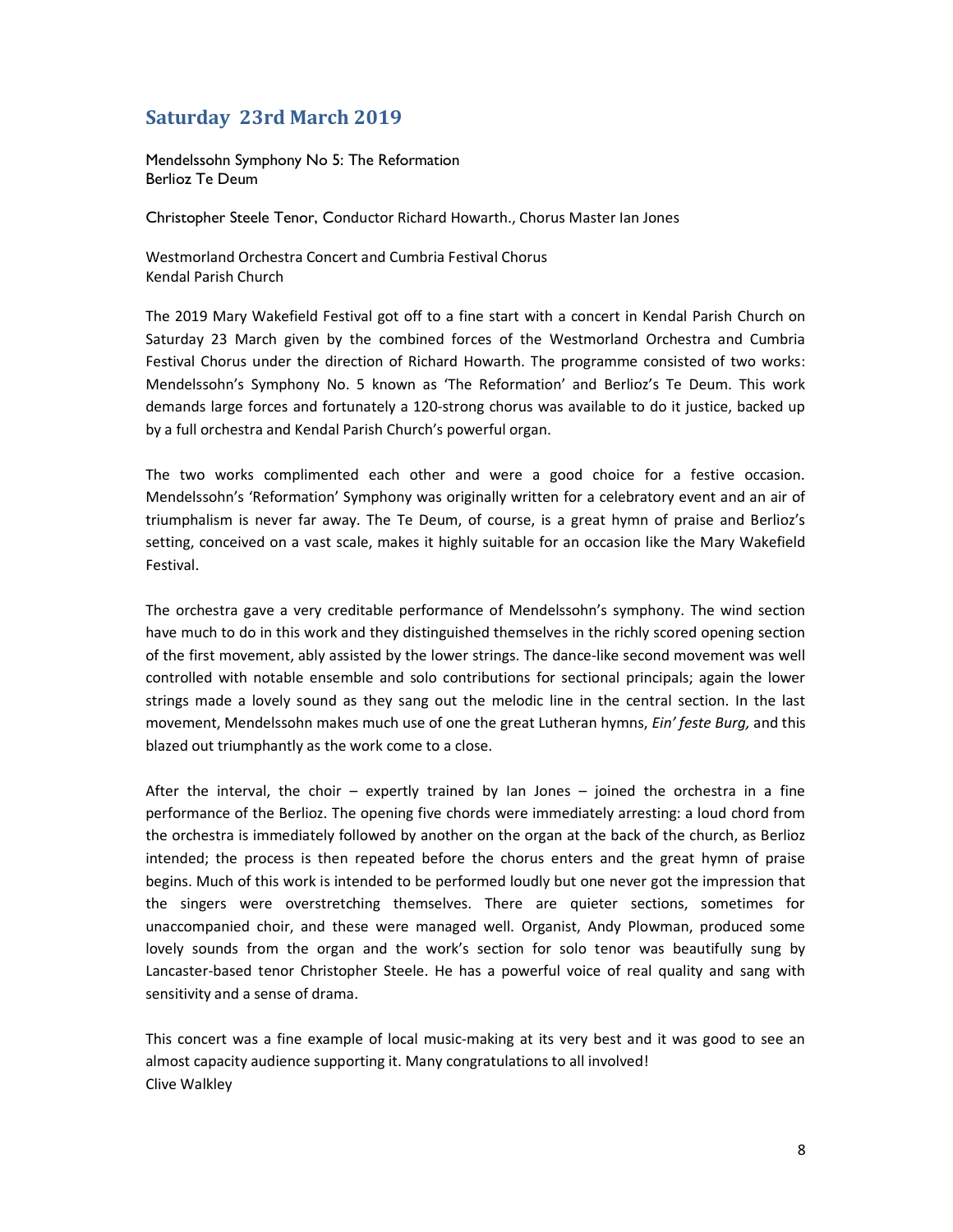#### Saturday 1st December 2018

Butterworth A Shropshire Lad Vaughan Williams Songs of Travel (Christopher Faulkner) Moeran Wythorne's Shadow Arthur Benjamin Jamaican Rumba Beethoven Symphony No 6 in F Op 68 'Pastoral'

Christopher Faulkner Baritone, conductor Richard Howarth.

Westmorland Orchestra Concert Westmorland Hall, Kendal Leisure Centre

'Commemoration and Hope' was the title of the Westmorland Orchestra latest concert in the Westmorland Hall on Saturday 1<sup>st</sup> December. Commemoration came in the form of performances of music by composers who served in the First World War: Hope was reflected in Beethoven's Pastoral Symphony with it expression of joy in the natural world - the personal experience of the composer as he found solace in nature. This was an imaginative piece of programme planning which worked well, although unfortunately not attracting the large audience the orchestra hoped for and deserved.

The concert began with George Butterworth's lovely Rhapsody, 'A Shropshire Lad'. The performance got off to rather uncertain start but recovered to reveal the beauty of Butterworth's evocative description of the English countryside.

Breaking away for the usual pattern of an instrumental soloist joining the orchestra for a concerto, the committee had taken the brave decision to invite a vocalist, baritone Christopher Faulkner, to perform Vaughan Williams' 'Songs of Travel'. Christopher has a fine baritone voice, even throughout his range, and gave a good account of the nine settings of texts by R. L. Stevenson. There were times when he was overwhelmed by the orchestra, but given Vaughan William's thick scoring, this was perhaps inevitable. (The songs are normally heard with piano accompaniment). It would have been helpful to have had the texts of the songs in the programme.

Next came a little-known piece by E. J. Moeran, 'Whythorne's Shadow', based on a song by the Elizabethan composer, Thomas Whythorne. Moeran was injured in 1917 and wrote the piece many years later in between two world wars. This charming serenade was well played by the orchestra. Closing the first half of the programme, and in complete contrast to what had gone, before we heard Arthur Benjamin's famous 'Jamaican Rumba'. The rhythmic momentum was maintained splendidly by pianist, Alex Phillips-Yates, aided by the percussion section.

The second half of the programme was given over entirely to a performance of Beethoven's Pastoral Symphony. Conductor, Richard Howarth, kept tight control of the string section who carry much of the thematic material in the first movement. In the second movement subtitled 'scene by the brook' the principal woodwind players distinguished themselves in the bird calls which Beethoven writes into the score. The thunderstorm which arrives half way was particularly impressive and in the final movement, 'Shepherds' Hymn of Thanksgiving after the Storm', the woodwind section again made a significant contribution.

Again, it was heart-warming to see and hear the dedication of the players who make up the Westmorland. The orchestra plays an important role in the world of music in South Lakeland. Clive Walkley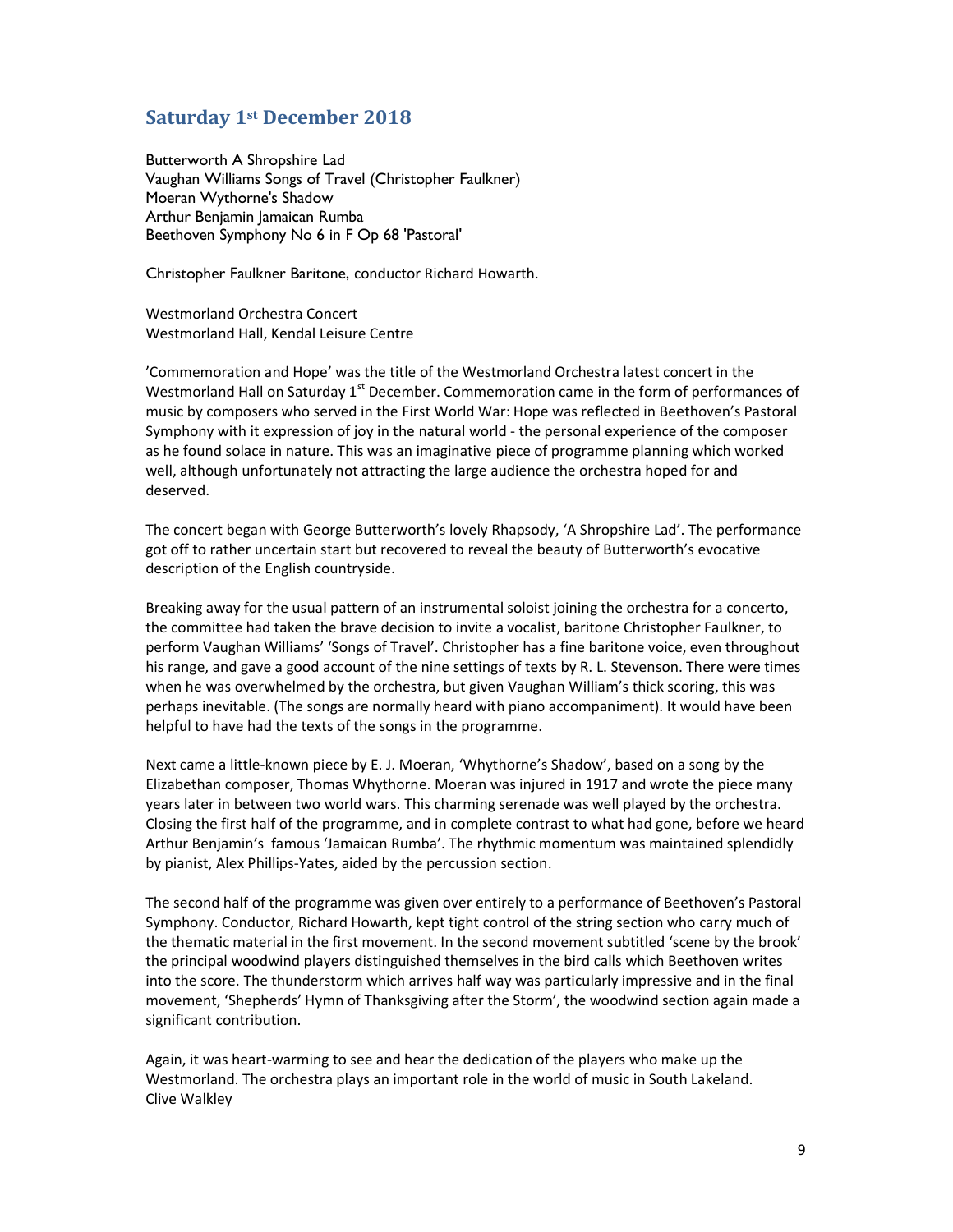### Saturday 10th March 2018

Mozart Overture The Magic Flute Dvorak Cello Concerto (Jack Bailey) Elgar Enigma Variations

Jack Bailey - Cello, conductor Richard Howarth.

Westmorland Orchestra Concert Westmorland Hall, Kendal Leisure Centre

The Westmorland Orchestra presented a varied and colourful programme of symphonic works. The popular overture to the Magic Flute, first performed two months before Mozart's death in 1791, began the evening and was given a stylish performance with careful attention to the precision of the ensemble. The strings coped well with the fugal section and there was some expressive playing from the woodwind. Perhaps a little stilted at first, there was a good build up to the final climax.

Undoubtedly the highlight of the evening was the performance of the visiting young cellist Jack Bailey, a student from the Royal Northern college of Music. A multiple prize-winner including the Barbirolli Cello Prize, he has already had considerable experience as a soloist and has just returned from a national recital tour in Australia. In Saturday's performance of Dvorak's technically challenging cello concerto, first performed in l895, he soon showed his mastery of the instrument in the opening movement. At best perhaps in the more lyrical passages, the adagio was quite captivating in its intensity of expression. The orchestra must be praised for its highly professional support showing great sensitivity in the dynamic contrasts and exhibiting a wealth of colour with some skilful playing from the woodwind and horns. The soloist was very much at home in the thrilling finale with its breathtaking coda and the audience was delighted by this remarkable and entertaining performance

This was followed by Elgar's Enigma Variations, written in 1877. A set of 14 intended by the composer as musical portraits of his family and friends each identified by their initials. The conductor Richard Howarth kept a firm hand on the ever changing nuances and moods in this work. All the strings played superbly with an impressive warm sound throughout and the solo contributions from all sections were well executed and musically sensitive. This was a polished and musically convincing performance which deserved a greater accolade from the audience. Congratulations to all for an enjoyable evening. Kendal is indeed fortunate to be home to an amateur orchestra of such style and positive achievement.

MARJORIE BRINNAND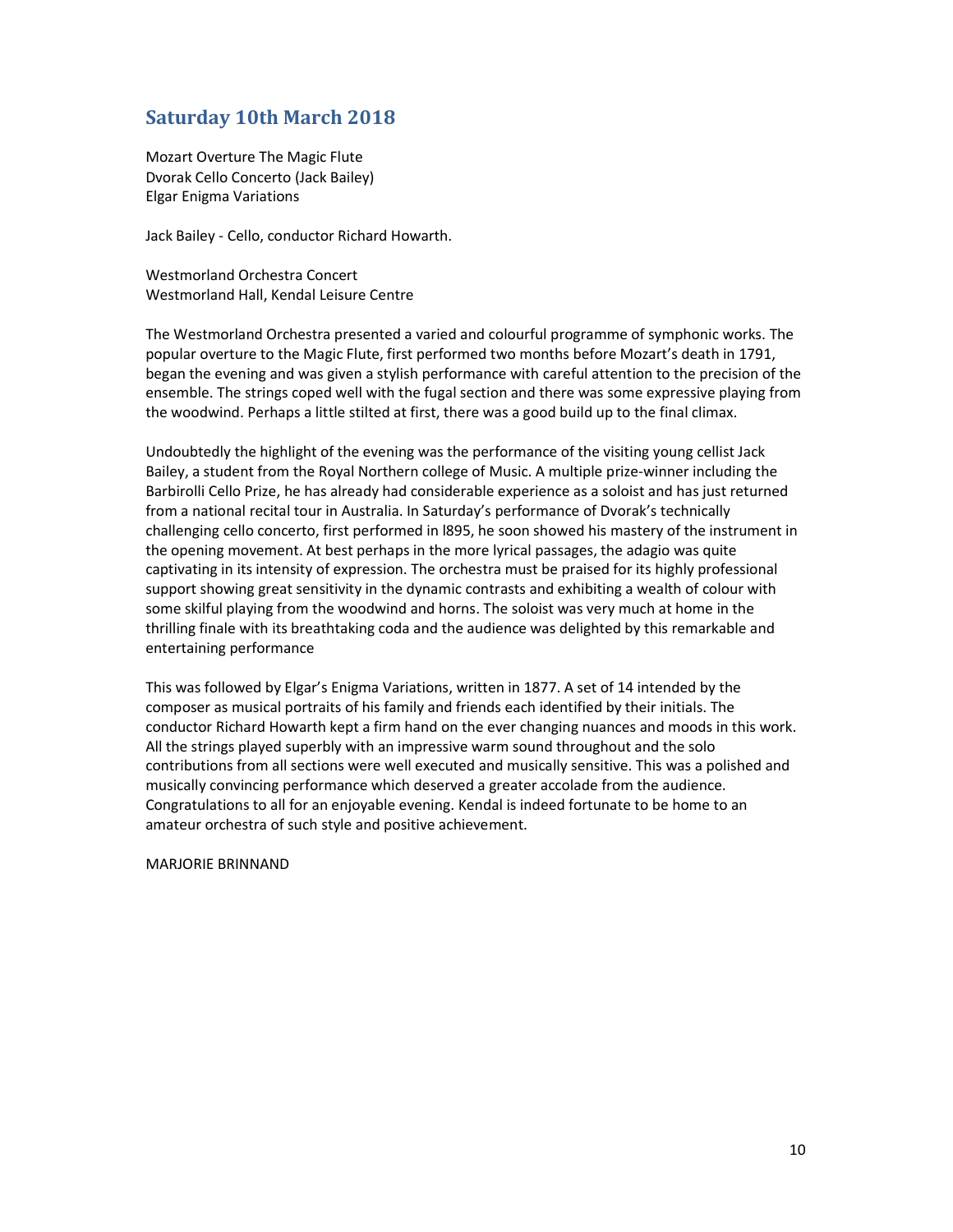# 3 Saturday 2nd December 2017

Debussy L'Apres-Midi d'un Faune Dukas The Sorcerer's Apprentice Massenet Le Cid, Ballet Music Berlioz Harold In Italy (Steven Burnard)

Steven Burnard – Viola, conductor Richard Howarth

Westmorland Orchestra Concert Westmorland Hall, Kendal Leisure Centre

This is an unedited version of the review published in the Westmorland Gazette

The Westmorland Orchestra chose an all-French programme for the opening concert of their 73rd season, reflecting the enthusiasm of conductor Richard Howarth for whom French has always been a particular favourite.

Perhaps the opening piece, Debussy's well-known and well-loved Prélude a l'apres-midi d'un faune, would have been better placed later in the programme rather than as the opening item. After Philip Gruar's lovely playing of the unaccompanied flute solo which opens the work, the performance overall suffered from some nervous moments and some questionable intonation. This said, any thought that this programme might be too taxing for the orchestra was immediately dispelled as the players launched into another well-known work, Dukas' The Sorcerer's Apprentice.

This is a colourful piece with a story attached to it. An apprentice sorcerer tries out his skills on a broomstick with disastrous results: the room becomes flooded as the broomstick becomes alive. The composer uses this ancient story as a means of building a musical picture of events. Each section of the orchestra gets a chance to shine as the story reaches its climax, and shine they did. There was no holding back in this exuberant performance.

Massenet's ballet music from his opera Le Cid was next on the programme. Again, this is colourful music and makes a lot of solo demands on sectional principals which showed once again what skilful players make up the Westmorland Orchestra.

Finally, after the interval, we heard less familiar music: Berlioz's suite of four movements for orchestra and viola known as Harold in Italy. The composer described this work not as a viola concerto but as 'a series of orchestral scenes in which the solo viola would be involved, to a greater or lesser extent, like an actual person'. The performance captured this idea well as the viola soloist, Steven Burnard, first positioned himself behind the orchestra entering into a musical conversation with the nearby harp. He then took centre stage for most of the rest of the work. His playing, ¬at times dazzling, at other times beautifully restrained, was masterly in its execution, as one would expect from the principal viola of a major orchestra. The orchestra, too, rose to the challenges of this very demanding score, playing with energy, sensitivity and beauty of tone in quieter passages, and playing throughout with the precision of a professional orchestra.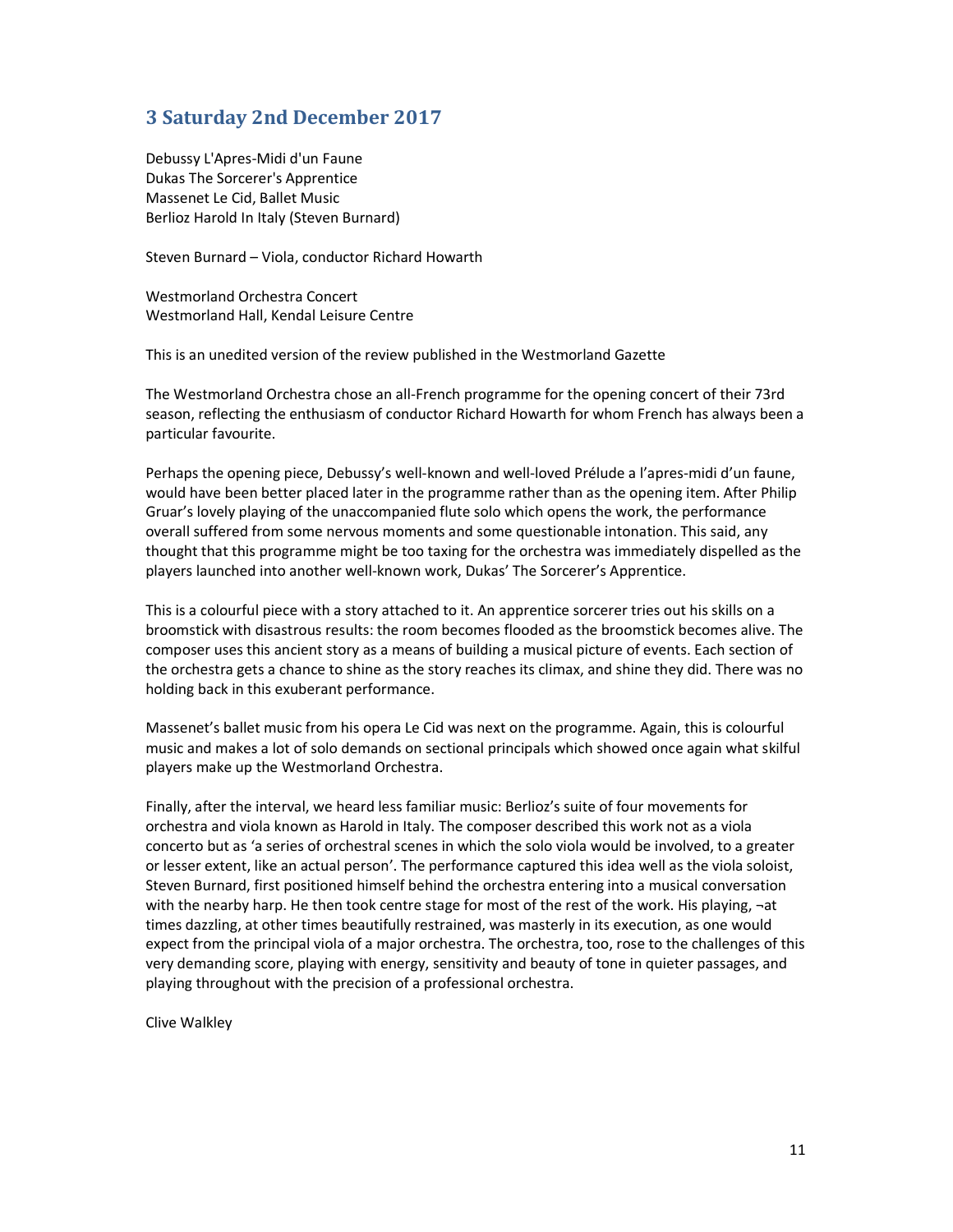# Saturday 20th May 2017

Respighi Pines of Rome Rachmaninov Rhapsody on a Theme of Paganini (Slava Sidorenko) Brahms Symphony No 1 Slava Sidorenko - Piano, conductor Richard Howarth.

Westmorland Orchestra Concert Westmorland Hall, Kendal Leisure Centre

This is an unedited version of the review published in the Westmorland Gazette

It must have been very gratifying for the players of the Westmorland Orchestra to have an opportunity to perform the works originally planned for 2015 when the December storms forced a cancellation of the scheduled concert. The orchestra's May concert opened with the first of the postponed works: Respighi's colourful 'Pines of Rome'. This work is unashamedly programmatic. Each of its four movements has a descriptive title and the composer's clever orchestration enables us to imagine, in the first movement, children playing; in the second, we enter the catacombs; in the third we hear the nightingale in the stillness of night and, finally the march of the centurions on the Appian Way. The combined forces of the orchestra and Burneside Brass Band produced a huge volume of sound in this final movement. The large battery of percussion, of course, made significant but not 'over the top' contributions and the whole orchestra captured the essence of this evocative score.

Following the Respighi, we heard Rachmaninov's well-known 'Rhapsody on a Theme of Paganini' in which the virtuoso piano part was played by the young Ukrainian pianist Slava Sidorenko. Slava is a multi-prize winner with a formidable technique. His performance of the technically-demanding solo part was breath-taking in its virtuosity and drew tremendous applause from the audience and the orchestra.

After the interval came the other postponed work, Brahms' mighty First Symphony. There were many impressive moments in this performance and throughout one could detect the care which had gone into the preparation. Conductor, Richard Howarth's precise direction ensured that the ensemble remained tight. In the last movement, for example, the strings' pizzicato was precise and firm, a quality sometimes lacking in an amateur performance. There was some lovely quiet string playing and again beautifully played solos from sectional principals; the brass entries in the chorale section of the last movement sounded very secure.

The orchestra seems to go from strength to strength and the playing in all three of the society's concerts this season has been consistently of a high standard.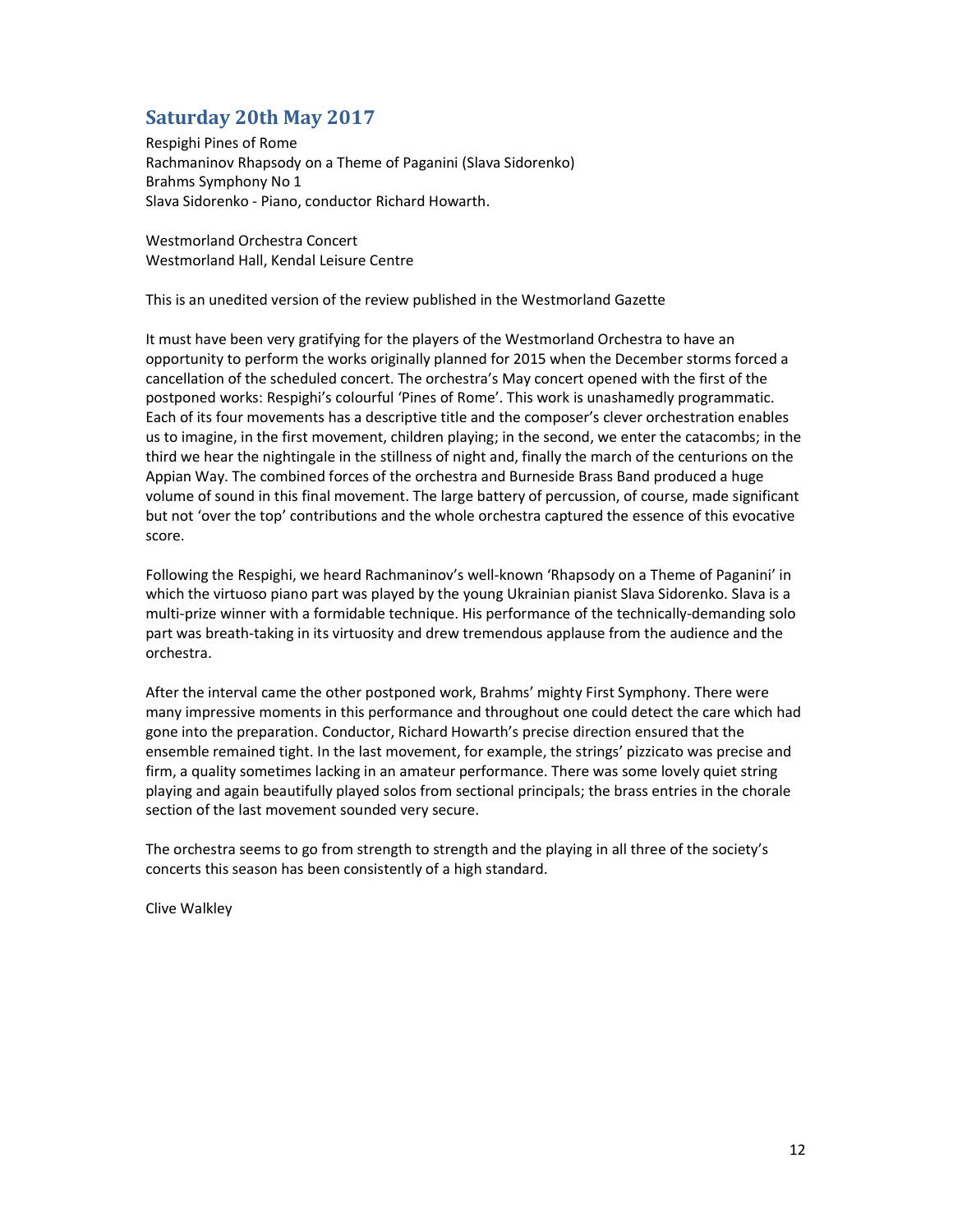# Saturday 18th March 2017

Schumann Overture, Scherzo & Finale Overture Hummel Trumpet Concerto (Gideon Brooks) Beethoven Symphony No 3 in E Flat 'Eroica' Gideon Brooks - Trumpet, conductor Richard Howarth

Westmorland Orchestra Concert Westmorland Hall, Kendal Leisure Centre

This is an unedited version of the review published in the Westmorland Gazette

The Westmorland Orchestra opened the Mary Wakefield Festival last Saturday. Three works were on the programme: Schumann's Overture, Scherzo & Finale; Hummel's brilliant Trumpet Concerto and Beethoven's mighty 'Eroica' Symphony.

The Westmorland Orchestra achieves very high standards these days and if there is one word to describe the playing on this occasion, it must be the word 'precision'. Throughout the evening the fifty or so individuals played as one, and the over-all sound was that approaching a professional orchestra.

Schumann's Overture, Scherzo & Finale is not a well-known work. Although stylistically it bears many of the hallmarks of his symphonies, it does not have the same appeal as his truly symphonic works. However, the orchestra played it with conviction and confidence. Conductor, Richard Howarth, kept a firm grip on the ensemble through his clear, economical gestures, never allowing the rhythm to flag or the sense of pulse to be lost in this and the works which followed.

In Hummel's Trumpet Concert, the young soloist, Gideon Brooks, gave a confident and stylish performance. His strong, clear tone rang through the hall and instantly commanded our attention. His incisive attack and technical control was something that any brass players in the audience could not fail to admire.

After the interval came Beethoven's great 'Eroica' Symphony, originally dedicated to Napoleon – a dedication which was withdrawn when the composer learnt that Napoleon had declared himself Emperor. When reflecting on the playing, the word 'precision' again comes to mind and there were many fine moments. The players followed Beethoven's constantly-changing dynamic markings closely: the contrast between the violent fortissimos of the full orchestra followed by hushed woodwind chords and pianissimo tremolos in the upper strings in the centre section of the first movement was particularly impressive. The scherzo was taken at a safe speed and in the trio section the horns distinguished themselves in their exposed fanfare-like passages. The last movement's final chords brought the work to a triumphant and very impressive conclusion.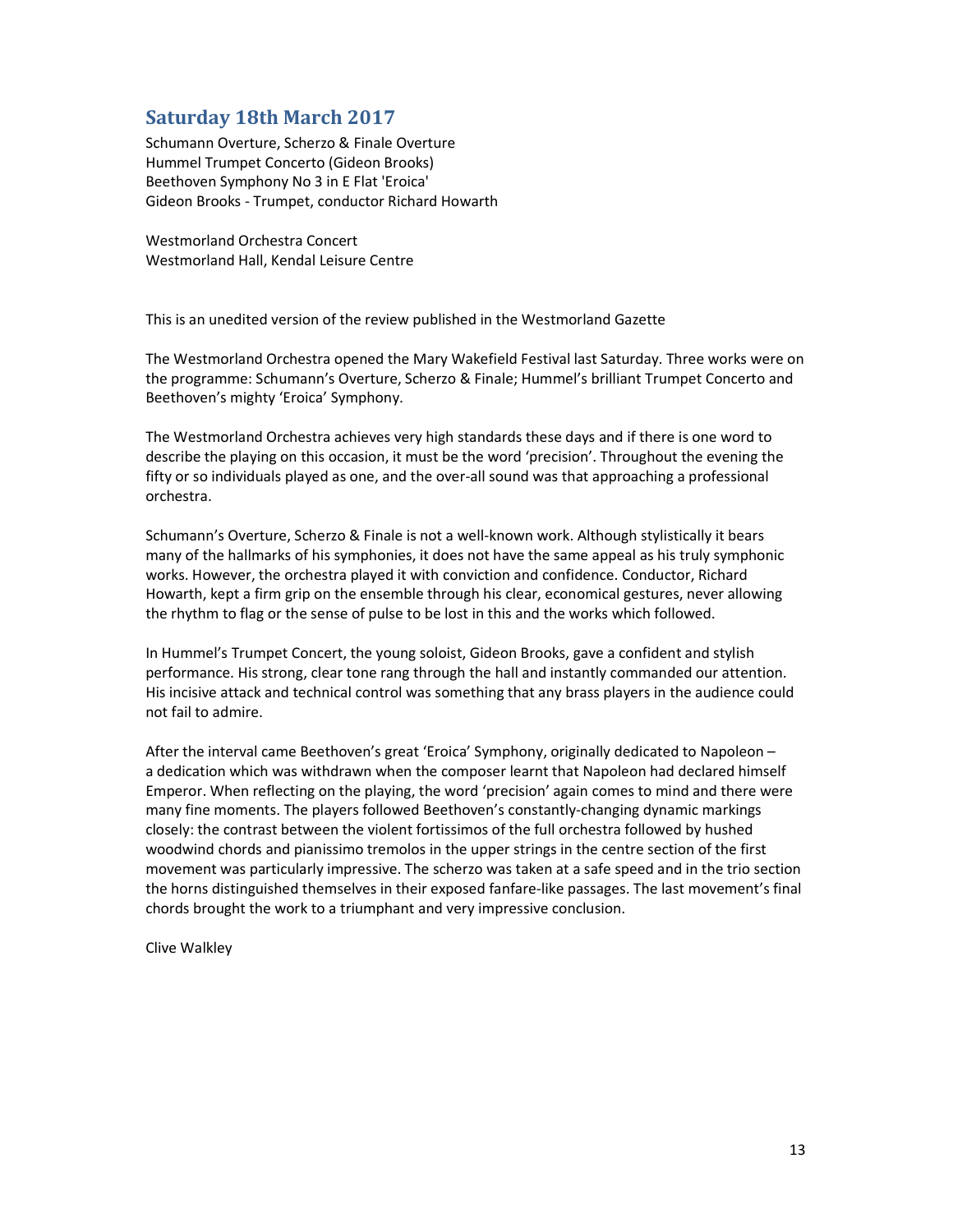## Saturday 3rd December 2016

Shostakovich Festive Overture Dvorak Violin Concerto in A minor (Jennifer Pike) Tchaikovsky Symphony No 4 Jennifer Pike - Violin, conductor Richard Howarth

Westmorland Orchestra Concert Westmorland Hall, Kendal Leisure Centre

This is an unedited version of the review published in the Westmorland Gazette

The Westmorland Orchestra opened the society's 72nd season in fine style with a robustious performance of Shostakovich's Festive Overture written in 1954 when the composer was restored to favour following the death of Stalin. It is a bombastic, 'busy' but tuneful piece – an ideal concert opener, as its title suggests. The orchestra immediately impressed with the brass players blazing out the composer's fanfares with great assurance. There was no slackening of pace as the rest of the orchestra joined in with equal skill; indeed the degree of rhythmic precision was impressive throughout.

Following this, the distinguished young violinist Jennifer Pike, a former Young Musician of the year, joined the orchestra for a performance of Dvorak's Violin Concerto. Jennifer now has a world-wide reputation and, listening to her last Saturday evening, it is not difficult to see why. She has, of course, an immaculate technique; she produces a warm rich tone in melodic passages and dazzles when called upon to deliver virtuoso-style passage work. Her interaction with the orchestra was lovely. There was a slight problem of balance in the second movement when the woodwind are in counterpoint with the soloist playing very low in the violin's register, but this may have been a miscalculation on the composer's part rather the orchestra's failure to match the soloist.

After the interval, we heard Tchaikovsky's fourth Symphony. Again the brass players distinguished themselves in their opening fanfares and in many other passages in the work. In the slow movement, it was the woodwinds' turn to impress as sectional principals sang out Tchaikovsky's lyrical melodies, so full of melancholy. Then, in the third movement, a fast Scherzo, came the strings chance to shine; their rapid pizzicato playing was kept well under control by conductor, Richard Howarth. The whole symphony was brought to a triumphant conclusion, drawing an enthusiastic response from the audience.

It was heartening to see young students from local schools in the audience but, given extensive publicity, a world-class soloist and a very approachable programme, it was disheartening to see many empty seats which should have been filled. The Westmorland Orchestra reaches high standards and the commitment and dedication of the players deserves our support.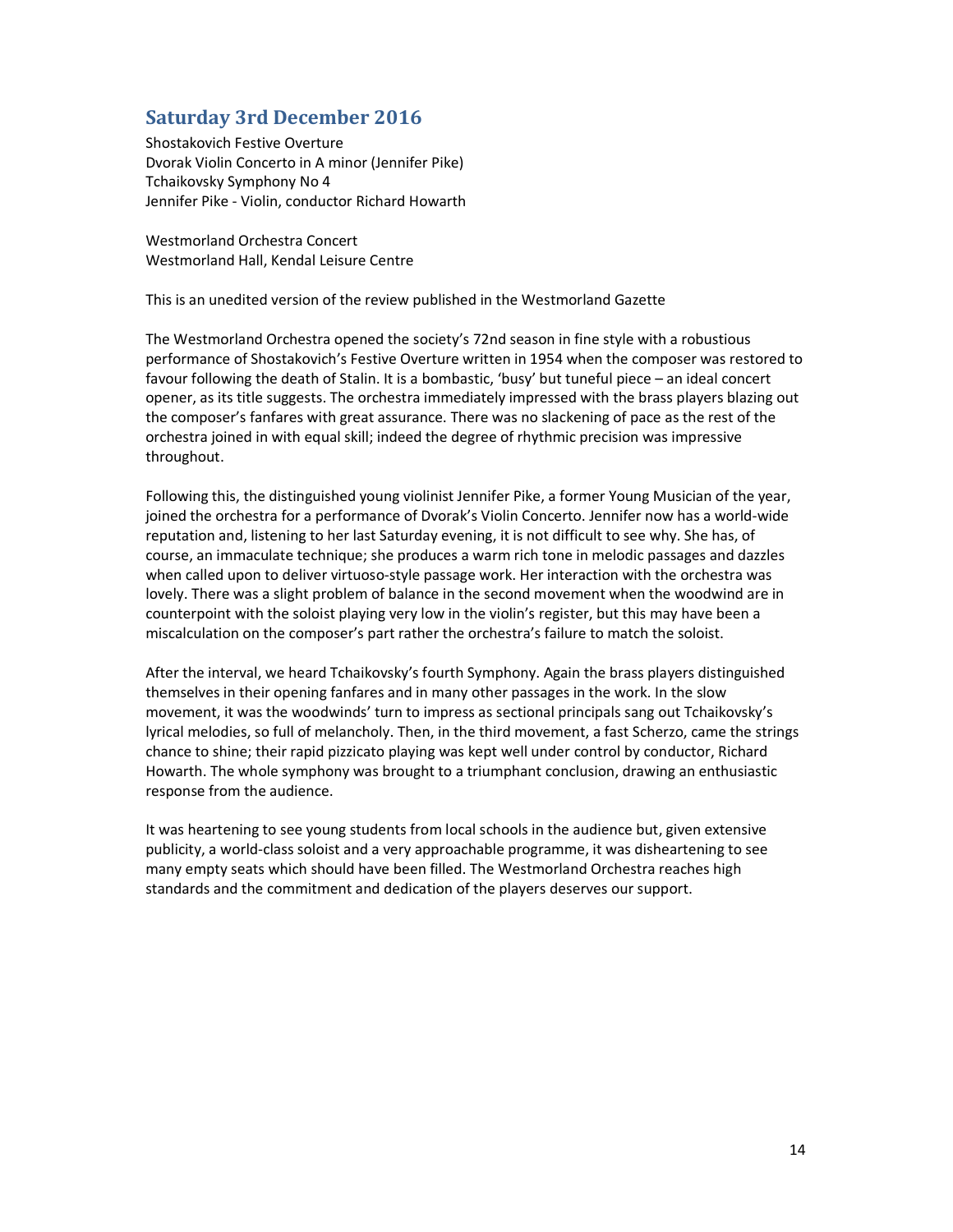# Saturday 14th May 2016

Humperdinck Hansel & Gretel Overture Lalo Cello Concerto (Lucy Arch) Gershwin American in Paris Viennese items Lucy Arch - cello, conductor Richard Howarth

Westmorland Orchestra Concert Westmorland Hall, Kendal Leisure Centre

This is an unedited version of the review published in the Westmorland Gazette

The Westmorland Orchestra's summer concert is by tradition more light-weight than the winter programmes. In this concert, in place of the usual symphonic repertoire, the second half of the programme was given over to a succession of Viennese marches, polkas and waltzes by the Strauss family and their contemporaries, Karl Michael Ziehrer, and Franz Lehar. Audience participation was invited for Strauss' well-known Radetzky March and a group of young children (and two grown-ups) provided appropriate sound effects on their toy poppers in the Champagne Polka.

If this programme was designed to attract a larger audience than usual it sadly failed in its goal and the audience was disappointingly small. This was a pity because the playing throughout the evening was of a high standard, the result of the players' hard work in rehearsal and the leadership provided by conductor Richard Howarth.

The concert began with a lovely performance of Humperdinck's overture Hansel and Gretel. The four horns were in fine form as they played the introduction – a hymn which the composer gives to the two children later in the opera – and distinguished themselves throughout the evening.

Next came Edouard Lalo's tuneful Cello Concerto with the talented young cellist Lucy Arch as soloist. Lucy is studying for her postgraduate diploma at the Royal Northern College of Music. She is not a powerful player but she made a beautiful sound throughout (and later in a performance of Johan Strauss' Romance for Cello and Orchestra). She has a flawless technique and has a fine sense of phrasing; she is clearly a young artist to watch as her career develops.

Following the concerto we heard George Gershwin's exciting and colourful 'An American in Paris' in which the composer attempts to record the sounds, moods and sights of Paris which so captivated him on his visit to the city in 1928; even the Paris taxi horns find their place in the score. The players really let their hair down in this performance capturing the 'bluesy' feel and releasing all the energy of this colourful work; some excellent solo playing from the orchestra's sectional principals gave added pleasure.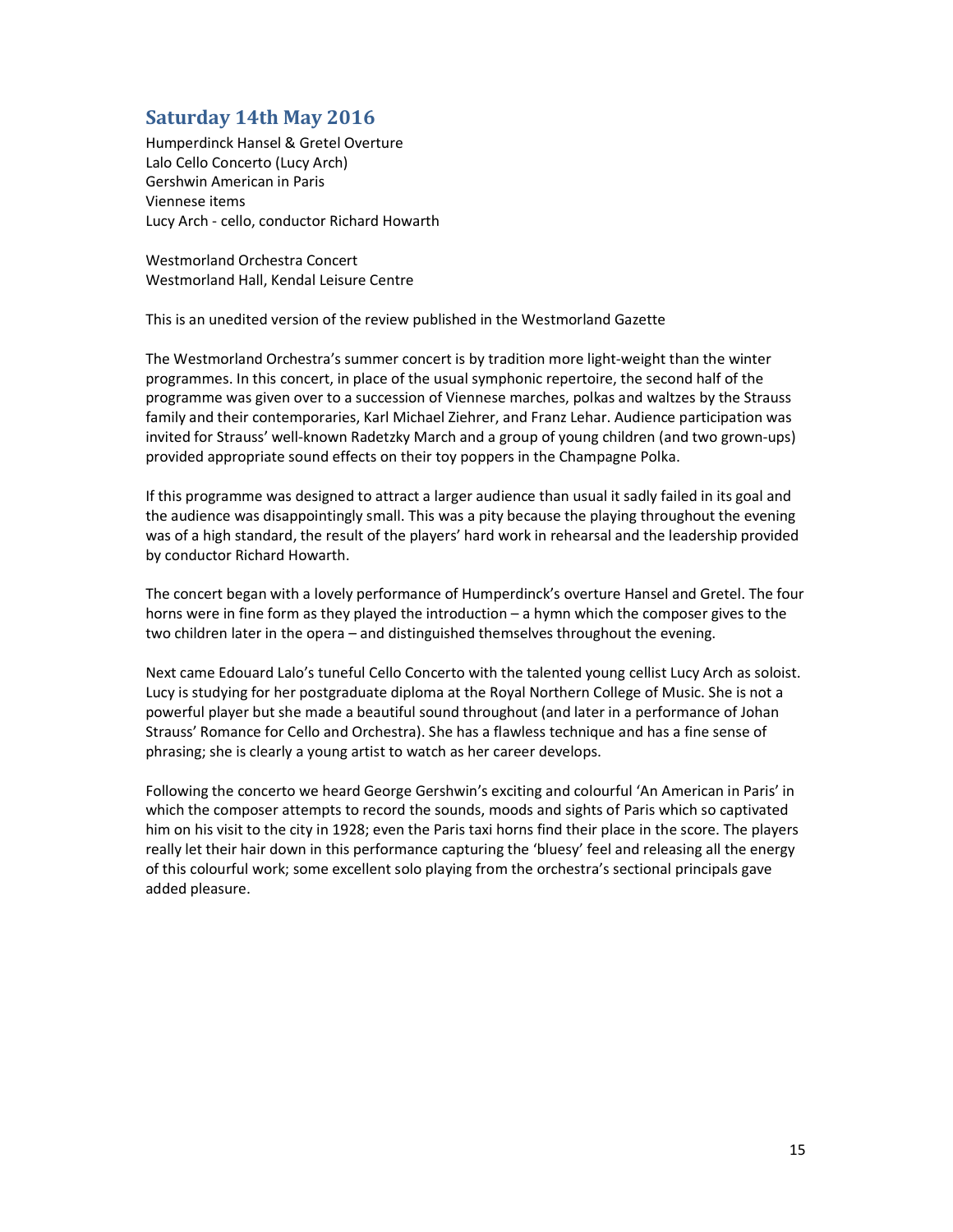#### Saturday 12th March 2016

Joint Concert with Youth Orchestra

Tchaikovsky Swan Lake Suite Khachaturian Spartacus Fudge Long Pursuit Lanchberry Beatrix Potter Suite

Westmorland Orchestra Concert Westmorland Hall, Kendal Leisure Centre

This is an unedited version of the review published in the Westmorland Gazette

Both the Westmorland Orchestra and Westmorland Youth Orchestra are enterprising societies and this was fully demonstrated recently when both orchestras combined to form what is probably the largest orchestra ever to have performed in Kendal's Westmorland Hall. Around 120 players graced the stage and it was heart-warming to see youngsters in their teens sitting beside players of a much older vintage.

The concert arose out of an invitation from the senior orchestra to stage a joint concert and the commissioning of a new work for the two orchestras from local composer Roland Fudge, the conductor of the Westmorland Youth Orchestra. The result was one of the most exciting musical events (and there have been many) to be staged in Kendal in recent years. After separate performances, the two orchestras joined forces for Roland's new piece and a selection of John Lanchbery's ballet music written for the Beatrix Potter film of 1972.

There were many high points in this concert, one of which was the première of Roland's new work, 'The Long pursuit'. Roland explained that the inspiration for this piece came from his preoccupation with a poem about a chase. The idea of predator and prey was transformed musically into antiphonal interchanges between the two orchestras and a reconciliation allowing the two groups to end together harmoniously. The work was imaginative and cleverly scored, setting players in both orchestras some rhythmic challenges but, at the same time, recognising that less experienced players have certain technical limitations. It is a work which should be taken up by other amateur societies; there are very few works of this kind which allow young and not so young players to work side by side.

The performance of the Beatrix Potter ballet music was a visual spectacle, as well as an exciting auditory experience and a fine ending to a most enterprising musical venture; a model of integration and collaboration across the age divide.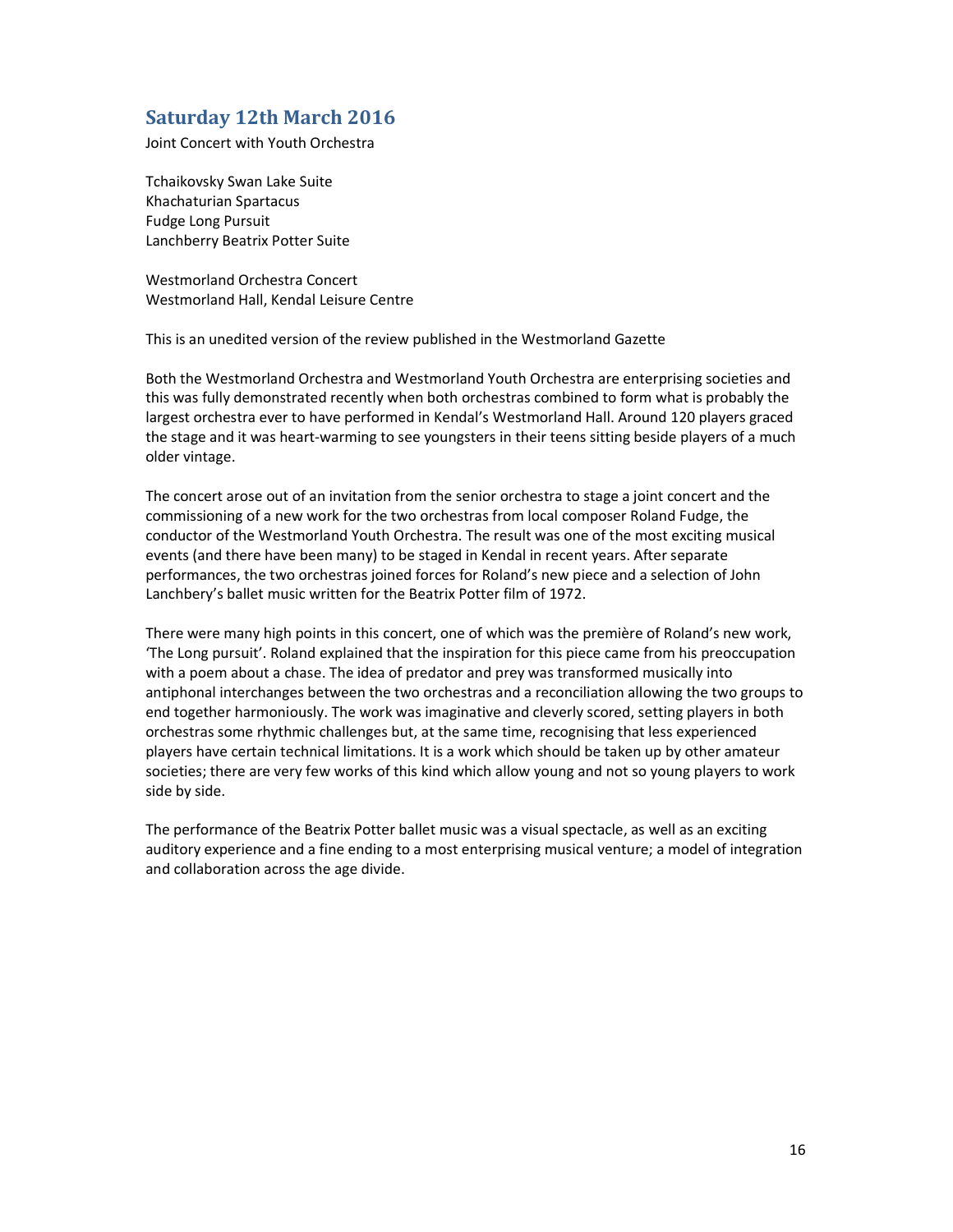# Saturday 16th May 2015

Tchaikovsky Romeo & Juliet Overture Mozart Piano Concerto no. 23 K488 (Michael McHale) Grieg Norwegian Dances Harty Irish Symphony Michael McHale - piano, conductor Sinead Hayes

Westmorland Orchestra Concert Westmorland Hall, Kendal Leisure Centre

This is an unedited version of the review published in the Westmorland Gazette

The recent concert by the Westmorland Orchestra brought the orchestra's 70th season to a fitting end. The evening had a distinctive Irish feel: an Irish conductor, Sinead Hayes, a Belfast-born piano soloist, Michael McHale, and 'An Irish Symphony' (1904) by Sir Hamilton Harty, whose roots were in Northern Ireland.

The concert began with Tchaikovsky's dramatic Fantasy Overture 'Romeo and Juliet'. There were some thrilling moments in this performance, marred only be some lapses of ensemble and some uncharacteristic out of tune playing towards the end from the normally reliable and excellent woodwind section. In Mozart's lovely Piano Concerto, K.488, which followed, Michael McHale gave a careful, clean reading; his playing was sensitive and rhythmically well controlled.

After the interval came three of Grieg's well-known Norwegian Dances. These were delightfully played with some notable contributions from principals in the wind department. Finally, the performance of Harty's 'Irish Symphony', colourfully orchestrated as one might expect from a former long-standing conductor of the Hallé Orchestra, and stuffed full of Irish folk melodies, making great demands at various points on individual soloist from all sections of the orchestra. Guest conductor, Sinead Hayes, directed with clarity, energy and obvious enthusiasm and the orchestra responded with reciprocal enthusiasm and panache.

Congratulations to all for another season of fine music-making!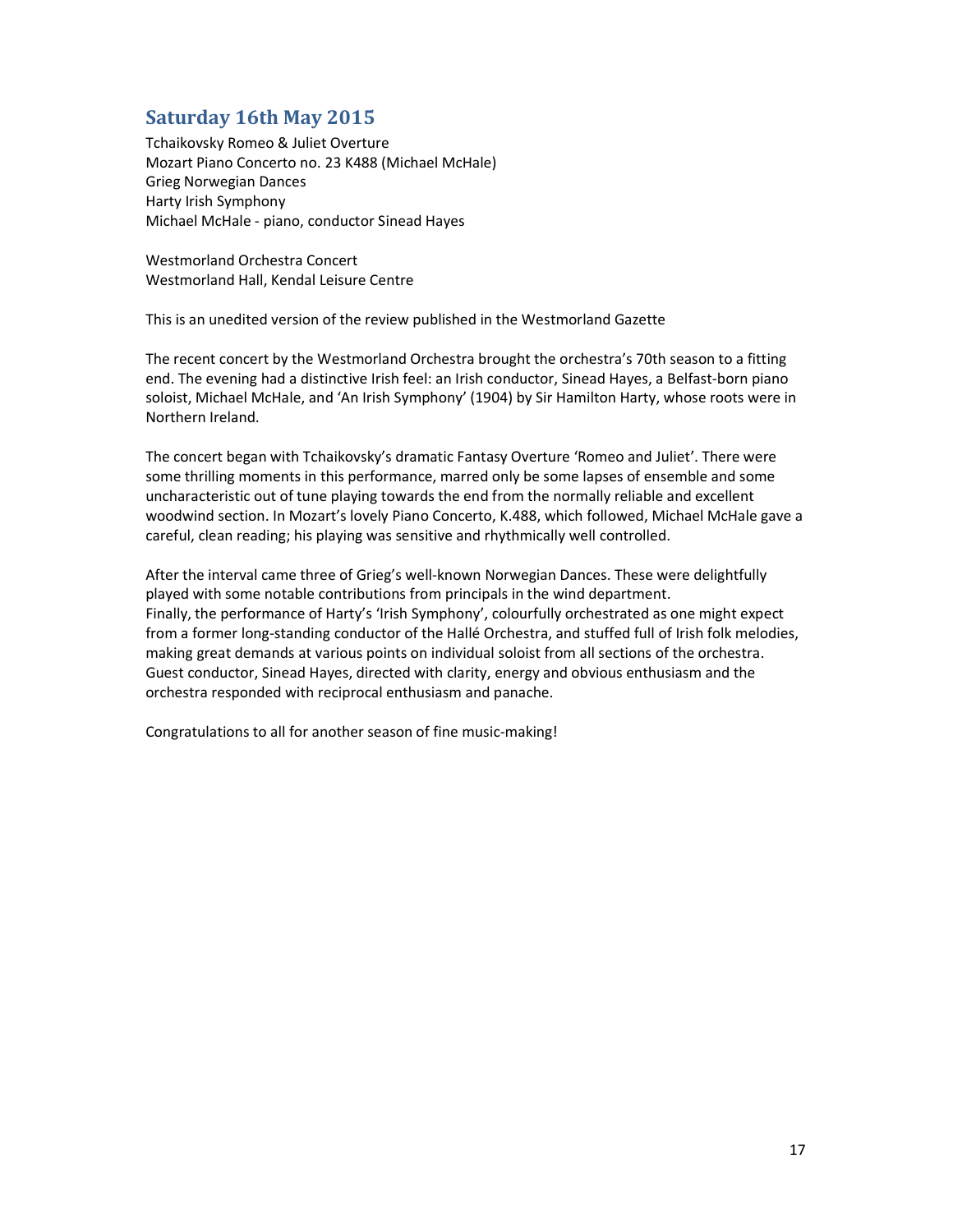#### Saturday 14th March 2015

Mendelssohn Hebrides Overture Brahms 2nd piano concerto (Ian Buckle) Beethoven 7th Symphony Ian Buckle - piano, conductor Richard Howarth

Westmorland Orchestra Concert Westmorland Hall, Kendal Leisure Centre

This is the full version of the review published in the Westmorland Gazette

The excellent concert presented by the Westmorland Orchestra as part of the Westmorland Music Festival deserved to be better supported. Given the fact that the three works on the programme- – by Beethoven, Brahms and Mendelssohn – were from the mainstream orchestral repertoire, the number of empty seats in the Westmorland Hall was disappointing.

The concert began with a confident performance of Mendelssohn's stormy Hebrides Overture. The players captured the brooding atmosphere of the work very effectively with the lower strings producing a rich tone in their melodic line; the upper strings, however, sounded a little weak in comparison. Throughout, the ensemble playing was tight with lovely expressive playing in the quieter sections and impressive climaxes.

In Brahms Piano Concert No.2, the players were joined by soloist, Ian Buckle. This is a huge work, demanding great strength from the soloist who needs to balance his part with the sound of a full orchestra playing fortissimo at times. Ian Buckle showed that he could do this but his playing revealed weakness in the state of the piano in the Westmorland Hall which clearly needs some attention in the upper register; the sound is hard and brittle suggesting perhaps that the hammers are worn.

There were some lovely contributions from individual members of the orchestra: horn and woodwind soloists stood out and Vivienne Pooley's solo cello melody at the opening of the slow movement was beautifully played, earning her an accolade from conductor, Richard Howarth. He obtained some impressive pianissimo playing by the string section in this movement.

Finally came Beethoven's seventh symphony, once described by Belioz as 'the apotheosis of the dance' because of the strongly marked rhythms which are such a strong characteristic of this work, even in the slow movement. The energy and volume of sound required makes this a very demanding work for an orchestra and it is to the great credit of players and conductor that the Westmorland achieved this. There were some minor blemishes in tuning from time to time, but these did not detract from the overall performance which was energetic yet disciplined. Among particular highlights were, the sustained crescendo at the beginning of the slow movement, the many woodwind solo passages, so expertly played, and the energy released in the finale.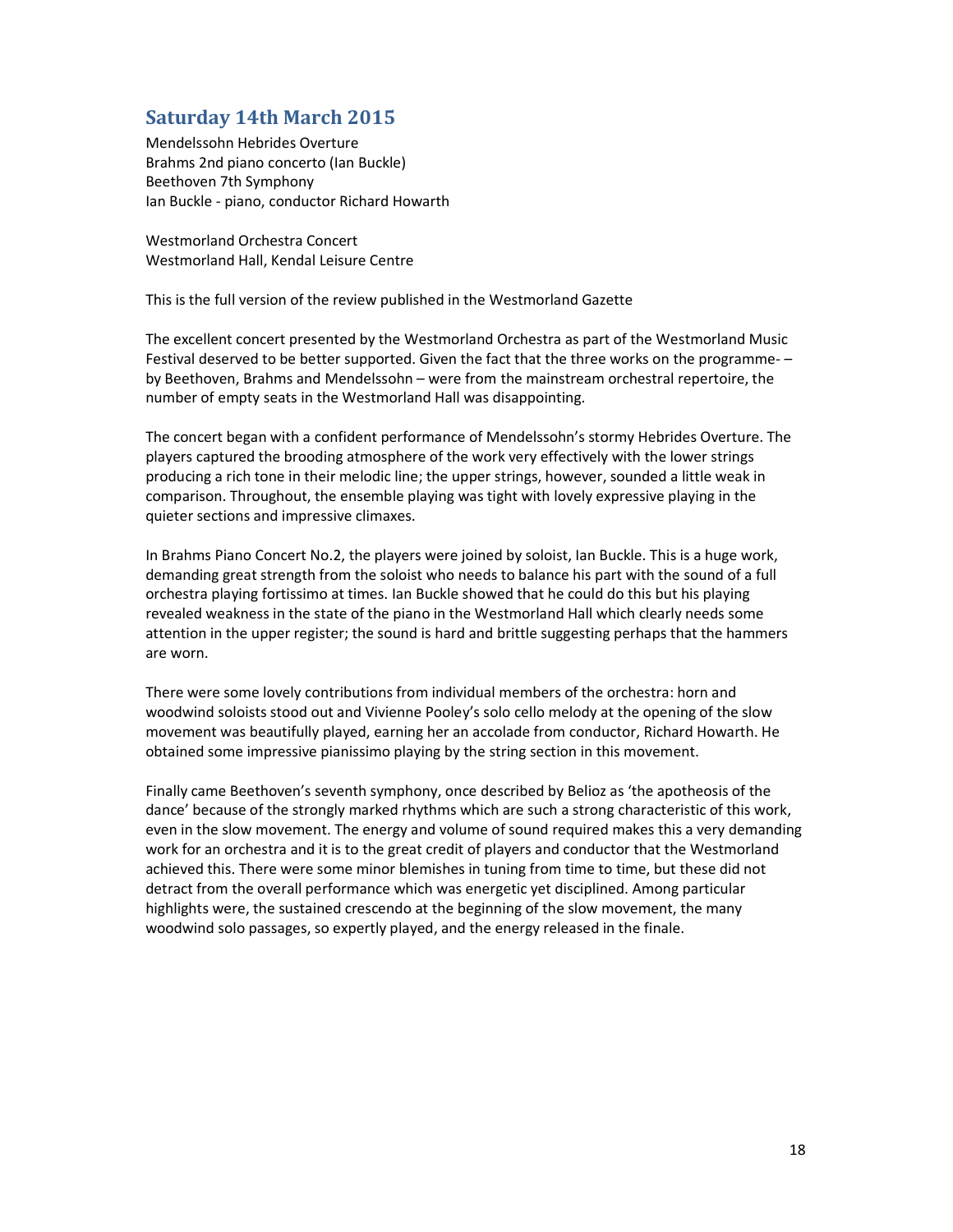## Saturday 6th December 2014

Dvorak In Nature's Realm Mozart Oboe Concerto (Rachael Clegg) Shostakovitch 10<sup>th</sup> Symphony Rachael Clegg - Oboe, conductor Richard Howarth

Westmorland Orchestra Concert Westmorland Hall, Lakes Leisure Kendal

This is a longer version of the review published in the Westmorland Gazette

This year, the Westmorland Orchestra celebrates its 70th concert season, and so it was disappointing to find that, after much advance publicity, the Kendal Leisure Centre was only a little over half full for the orchestra's adventurous programme. The Westmorland has a made a significant contribution to the cultural life of South Lakeland over the years and deserves much better support. Perhaps concertgoers were put off by the name of Shostakovich whose tenth Symphony formed the backbone of the programme.

This was a concert of two halves in more senses than one. Dvorak's evocation of the Bohemian countryside – his overture 'In Nature's Realm' – which opened the concert was marred by some dubious intonation and insecure entries. In Mozart's Oboe Concerto which followed, Rachel Clegg was a fine soloist. Her vast professional experience as soloist and orchestral player shone through in her lovely tone and immaculate phrasing. Unfortunately, in spite of reduced forces in the string department, the orchestra's accompaniment sounded heavy at times and lacked the soloist's subtlety of phrasing.

But a transformation seemed to take place in the second half of the concert: the performance of the Shostakovich symphony, written under the shadow of the Stalinist regime, was electrifying. There was no sign of the earlier insecurities and the orchestra worked like a huge machine to release the terrifying violence embedded in this masterpiece. The strings produced a vibrant, strong tone and, as usual, the Westmorland's excellent woodwind section played with distinction, aided by the full weight of the brass and a confident percussion section.

Conductor, players and committee deserve our thanks for having the courage (and the ability) to give us the chance to hear this mighty work by one of the greatest composers of the twentieth century.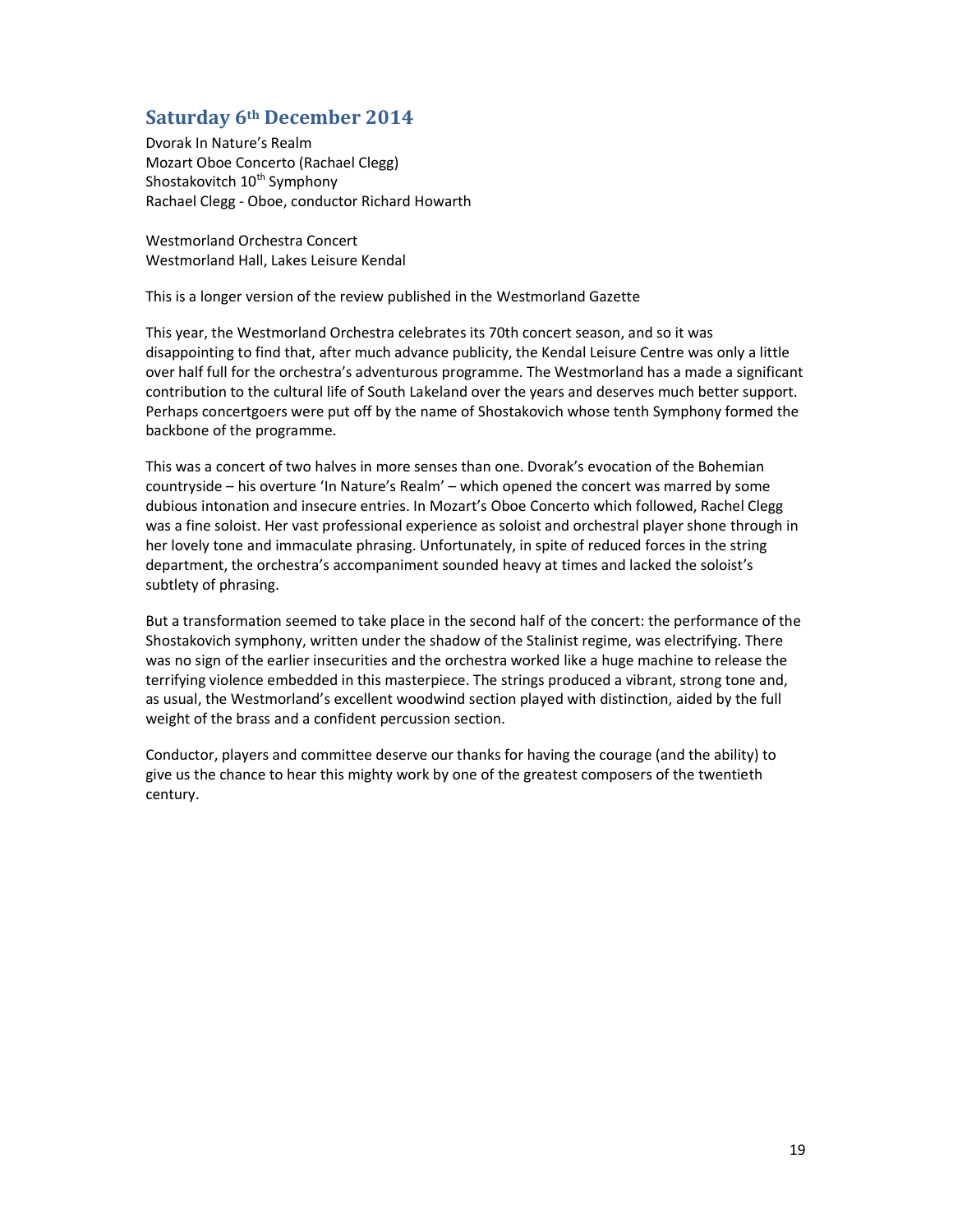## Saturday 17th May 2014

Mendelssohn Midsummer Night's Dream Saint-Saens cello concerto (Hannah Roberts) Smetana Vltava Dvorak Czech Suite Ravel Bolero Hannah Roberts - cello, conductor Richard Howarth

Westmorland Orchestra Concert Westmorland Hall, Lakes Leisure Kendal

published in the Westmorland Gazette

The Westmorland Orchestra's 69th season ended with a concert in the Westmorland Hall on Saturday 17th May. The programme featured five well-known works by Mendelssohn, Saint-Saëns, Smetana, Dvorák and Ravel.

Mendelssohn's youthful Midsummer Night's Dream Overture opened the programme. It took some time for the upper strings to establish unanimity in the opening fairy theme but they grew in confidence on each repetition.

After the overture, Hannah Roberts joined the orchestra in a fine performance of Saint-Saëns' Cello Concerto in A minor. Playing on a Stradivarius instrument, she captured the lyrical warmth of the central section of the piece beautifully and handled the more bravura sections with consummate skill.

Smetana's colourful tone poem 'Vltava', described in Barry Sharkey's excellent programme notes as a 'watery landscape painting in music', gave each section of the orchestra a chance to shine, and shine they did. The opening swirling phrases on flutes and clarinets, symbolizing the source of the river in its two streams, interlocked beautifully and the string section clearly relished the big tune which depicts the river Vltava as it flows through the Bohemian landscape.

The concert ended with Ravel's ever-popular Bolero. The sectional principals excelled themselves in their confident presentation of Ravel's sinuous melody which dominates the work and the side drummer maintained a steady rhythm throughout. Not surprisingly, the performance drew an enthusiastic response from the audience.

The orchestra, under the direction of Richard Howarth, seems to go from strength to strength and it is good to see that next season's concert programme is already available.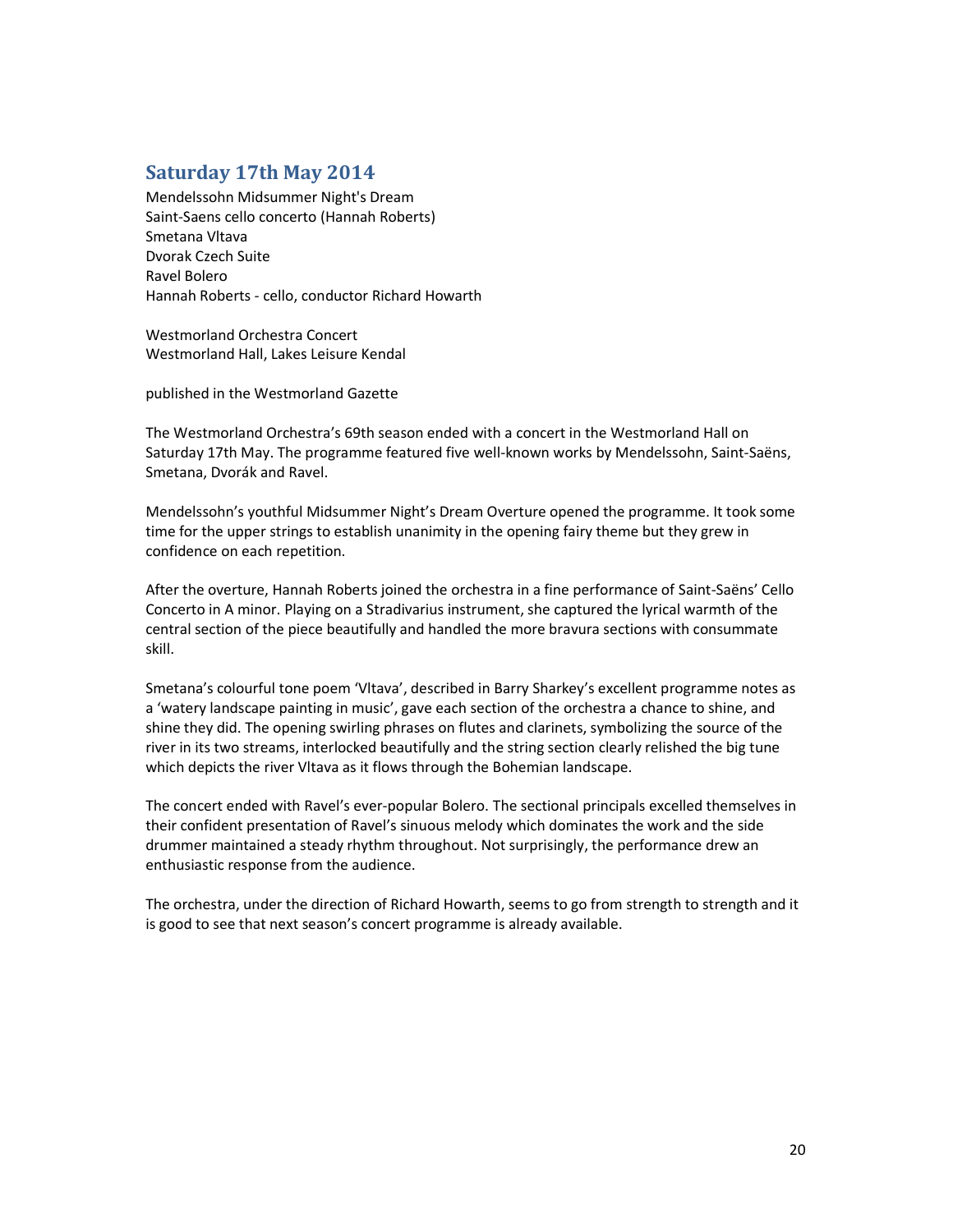# Saturday 15th March 2014

Rimsky-Korsakov May Night Tchaikovsky violin concerto (Jiafeng Chen) Tchaikovsky 5th Symphony Jiafeng Chen - violin, conductor Richard Howarth

Westmorland Orchestra Concert Westmorland Hall, Lakes Leisure Kendal

published in edited form in the Westmorland Gazette

There was much to enjoy in the Westmorland Orchestra's recent concert for lovers of Russian romantic music. Stirring melodies, sumptuous harmonies, rich texture were there in abundance in music by Rimsky-Korsakov and Tchaikovsky.

The opening item, Rimsky-Korsakov's operatic overture 'May Night', was rather disappointing. It did not seem to have the sparkle that one normally associates with this composer's music; or perhaps the orchestra had not warmed up. Whatever, the reason, it received a rather luke-warm reception.

But then the young Chinese violinist Jiafeng Chen joined the orchestra for a performance of Tchaikovsky's famous Violin Concerto and the atmosphere changed. The audience was stunned by his warm tone, dazzling technique and the wonderful expressive qualities of his playing which drew thunderous applause. This was a fine performance, with the orchestra providing a firm support for the soloist . He made no concessions to amateur players when it came to matter of tempi: the finale particularly had everyone on the edge of their seats!

The programme concluded with Tchaikovsky weighty 5th Symphony. There were some thrilling moments here when the whole orchestra blazed forth with the composer's great climaxes. But there were quieter moments when the players of the orchestra's excellent woodwind section and the principal horn excelled themselves as they indulged in the composer's many fine melodies which are such a feature of this work.